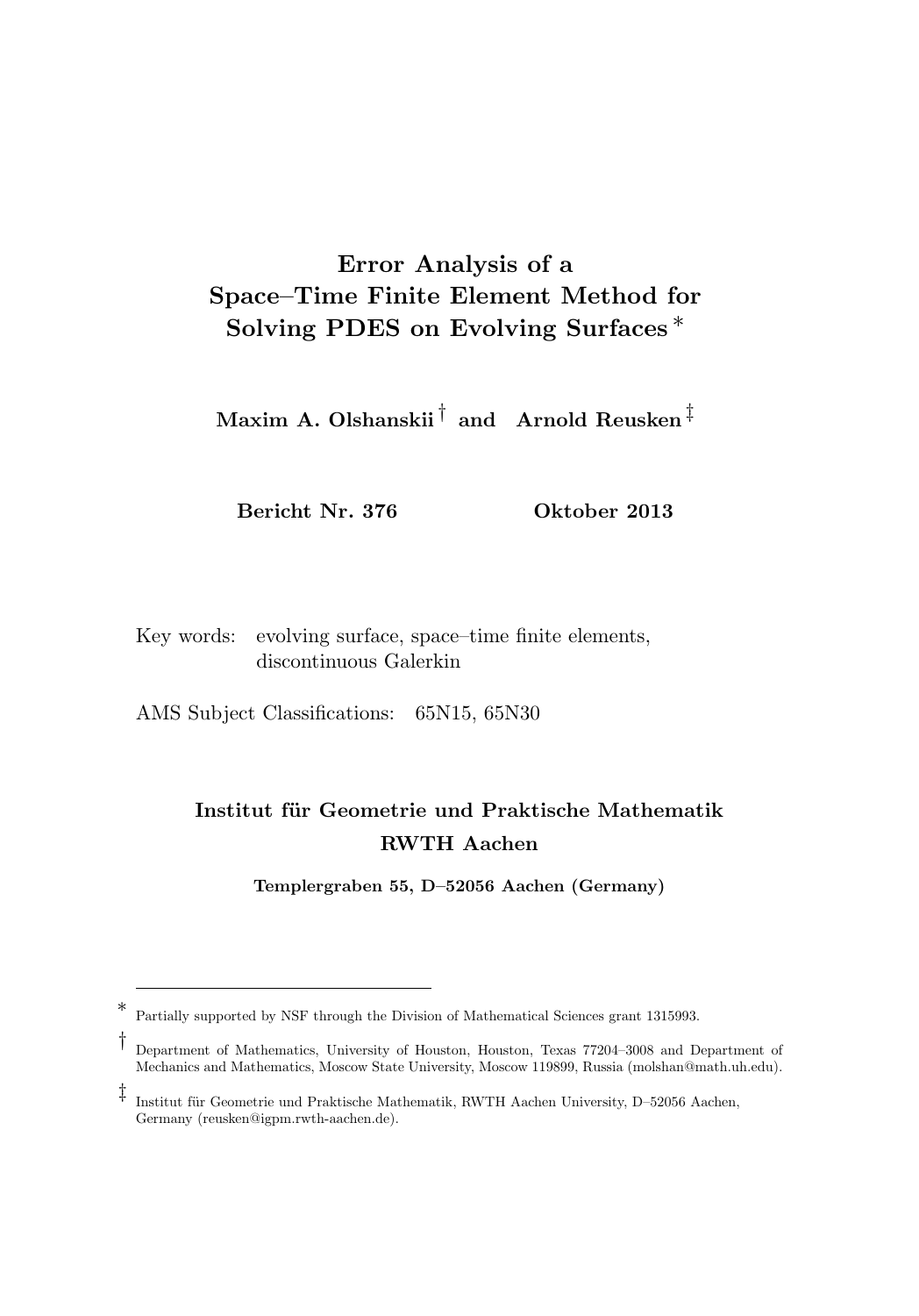## ERROR ANALYSIS OF A SPACE-TIME FINITE ELEMENT METHOD FOR SOLVING PDES ON EVOLVING SURFACES \*

MAXIM A. OLSHANSKII† AND ARNOLD REUSKEN‡

Abstract. In this paper we present an error analysis of an Eulerian finite element method for solving parabolic partial differential equations posed on evolving hypersurfaces in  $\mathbb{R}^d$ ,  $d = 2, 3$ . The method employs discontinuous piecewise linear in time – continuous piecewise linear in space finite elements and is based on a space-time weak formulation of a surface PDE problem. Trial and test surface finite element spaces consist of traces of standard volumetric elements on a space-time manifold resulting from the evolution of a surface. We prove first order convergence in space and time of the method in an energy norm and second order convergence in a weaker norm. Furthermore, we derive regularity results for solutions of parabolic PDEs on an evolving surface, which we need in a duality argument used in the proof of the second order convergence estimate.

1. Introduction. Partial differential equations posed on evolving surfaces appear in a number of applications. Well-known examples are the diffusion and transport of surfactants along interfaces in multiphase fluids [16, 22, 27], diffusion-induced grain boundary motion [4, 21] and lipid interactions in moving cell membranes [12, 23]. Recently, several numerical approaches for handling such type of problems have been introduced, cf. [9]. In [7, 10] Dziuk and Elliott developed and analyzed a finite element method for computing transport and diffusion on a surface which is based on a Lagrangian tracking of the surface evolution. If a surface undergoes strong deformation, topological changes, or is defined implicitly, e.g., as the zero level of a level set function, then numerical methods based on a Lagrangian approach have certain disadvantages. Methods using an Eulerian approach were developed in [1, 8, 28], based on an extension of the surface PDE into a bulk domain that contains the surface. An error analysis of this class of Eulerian methods for PDEs on an evolving surface is not known.

In the present paper, we analyze an *Eulerian* finite element method for parabolic type equations posed on evolving surfaces introduced in [15, 26]. This method does not use an extension of the PDE off the surface into the bulk domain. Instead, it uses restrictions of (usual) volumetric finite element functions to the surface, as first suggested in [25, 24] for stationary surfaces. The method that we study uses continuous piecewise linear in space – discontinuous piecewise linear in time volumetric finite element spaces. This allows a natural time-marching procedure, in which the numerical approximation is computed on one time slab after another. Moreover, spatial meshes may vary per time slab and we only need (in the analysis) a mild matching condition for meshes when crossing from one time slab to the next. Therefore, in our surface finite element method one can use adaptive mesh refinement in space and time as explained in [13] for the heat equation in Euclidean space. Numerical experiments in [15, 26] have shown the efficiency of the approach and demonstrated second order accuracy of the method in space and time. We consider this method to be a natural and effective extension of the approach from  $[25, 24]$  for *stationary* surfaces to the case of evolving surfaces. Until now, no error analysis of this (or any other) Euclidean finite element method for PDEs on evolving surfaces is known. In this paper we present

<sup>∗</sup>Partially supported by NSF through the Division of Mathematical Sciences grant 1315993.

<sup>†</sup>Department of Mathematics, University of Houston, Houston, Texas 77204-3008 and Dept. Mechanics and Mathematics, Moscow State University, Moscow 119899 (molshan@math.uh.edu).

 $^{\ddagger}$ Institut für Geometrie und Praktische Mathematik, RWTH-Aachen University, D-52056 Aachen, Germany (reusken@igpm.rwth-aachen.de).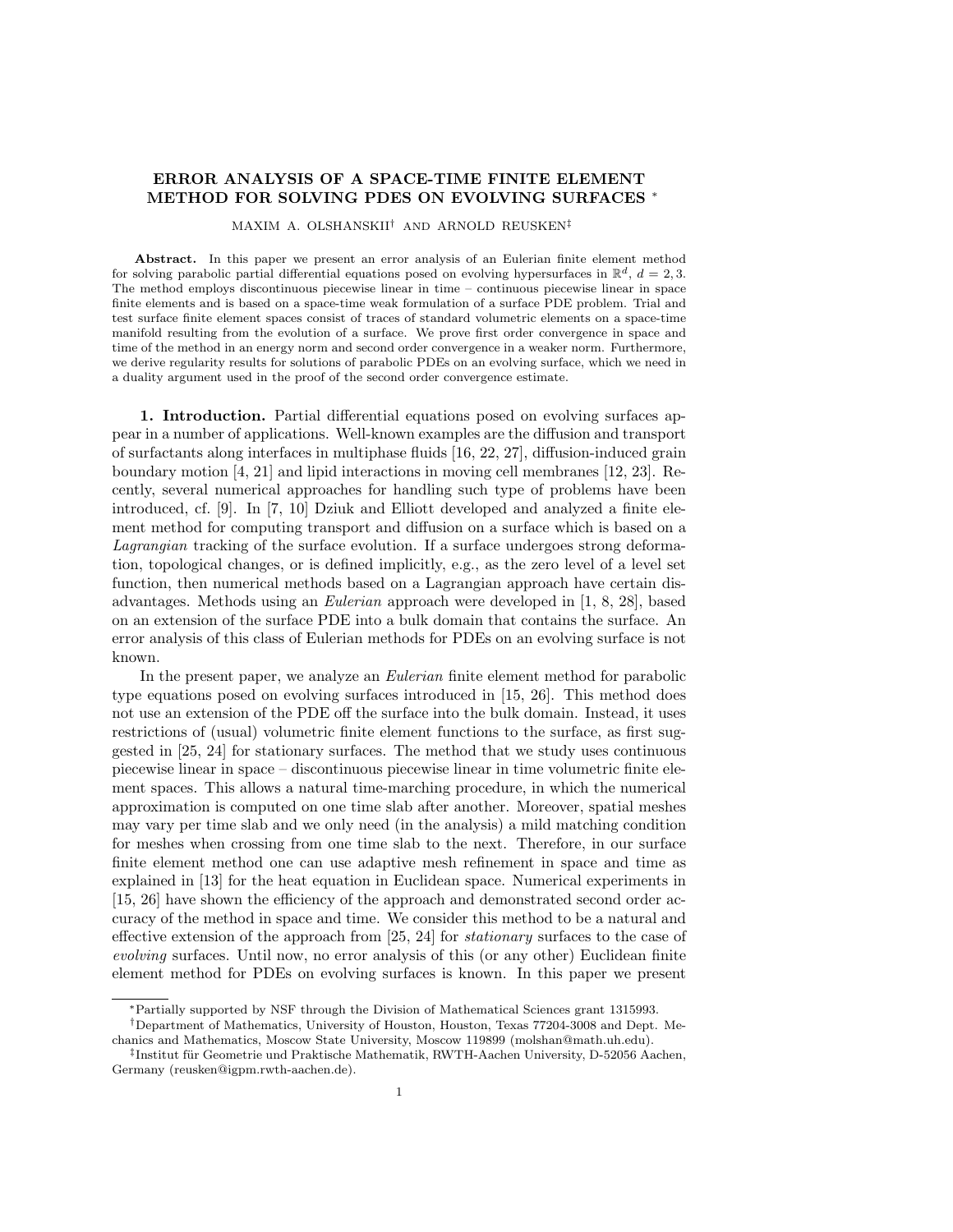such an error analysis.

The paper is organized as follows. In section 2, we formulate the PDE that we consider on an evolving hypersurface in  $\mathbb{R}^d$ , recall a weak formulation and a corresponding well-posedness result. This weak formulation uses integration over the space-time manifold in  $\mathbb{R}^{d+1}$  and is well suited for our surface finite element method. This finite element method is explained in section 3. The error analysis starts with a discrete stability result that is derived in section 4. In Section 5, a continuity estimate for the bilinear form is proved. An error bound in a suitable energy norm is derived in section 6. The analysis has the same structure as in the standard Cea's lemma: a Galerkin othogonality property is combined with continuity and discrete stability properties and with an interpolation error bound. For the latter we need suitable extensions of a function defined on a space-time smooth manifold. The error bound in the energy norm guarantees first order convergence if spacial and time mesh sizes are of the same order. In section 7, we derive a second order error bound in a weaker norm. For this we use a duality argument and need a higher order regularity estimate for the solution of a parabolic problem on a smoothly evolved surface. Such a regularity estimate is proved in section 8. Concluding remarks are given in section 9.

**2. Problem formulation.** Consider a surface  $\Gamma(t)$  passively advected by a smooth velocity field  $\mathbf{w} = \mathbf{w}(x, t)$ , i.e. the normal velocity of  $\Gamma(t)$  is given by  $\mathbf{w} \cdot \mathbf{n}$ , with **n** the unit normal on  $\Gamma(t)$ . We assume that for all  $t \in [0, T]$ ,  $\Gamma(t)$  is a smooth hypersurface that is closed ( $\partial \Gamma = \emptyset$ ), connected, oriented, and contained in a fixed domain  $\Omega \subset \mathbb{R}^d$ ,  $d = 2, 3$ . In the remainder we consider  $d = 3$ , but all results have analogs for the case  $d = 2$ .

The conservation of a scalar quantity u with a diffusive flux on  $\Gamma(t)$  leads to the surface PDE (cf. [20]):

$$
\dot{u} + (\text{div}_{\Gamma} \mathbf{w})u - \nu_d \Delta_{\Gamma} u = 0 \qquad \text{on } \Gamma(t), \ t \in (0, T], \tag{2.1}
$$

with initial condition  $u(x, 0) = u_0(x)$  for  $x \in \Gamma_0 := \Gamma(0)$ . Here  $\dot{u} = \frac{\partial u}{\partial t} + \mathbf{w} \cdot \nabla u$  denotes the advective material derivative,  $\text{div}_{\Gamma} := \text{tr}((I - \mathbf{n}\mathbf{n}^T)\nabla)$  is the surface divergence and  $\Delta_{\Gamma}$  is the Laplace-Beltrami operator,  $\nu_d > 0$  is the constant diffusion coefficient.

In the analysis of partial differential equations it is convenient to reformulate (2.1) as a problem with homogenous initial conditions and a non-zero right-hand side. To this end, consider the decomposition of the solution  $u = \tilde{u} + u^0$ , where  $u^0(\cdot,t)$ :  $\Gamma(t) \to \mathbb{R}$ , with  $t \in [0,T]$ , is chosen sufficiently smooth and such that  $u^0(x,0) = u_0(x)$  on  $\Gamma_0$ , and  $\frac{d}{dt} \int_{\Gamma(t)} u^0 ds = 0$ . Since the solution of (2.1) has the mass conservation property  $\frac{d}{dt} \int_{\Gamma(t)} u \, ds = 0$ , the new unknown function  $\tilde{u}$  satisfies  $\tilde{u}(\cdot, 0) = 0$  on  $\Gamma_0$  and has the zero mean property:

$$
\int_{\Gamma(t)} \widetilde{u} \, ds = 0 \quad \text{for all } t \in [0, T]. \tag{2.2}
$$

For this transformed function the surface diffusion equation takes the form

$$
\dot{\tilde{u}} + (\text{div}_{\Gamma} \mathbf{w})\tilde{u} - \nu_d \Delta_{\Gamma} \tilde{u} = f \quad \text{on } \Gamma(t), \ t \in (0, T],
$$
  
\n
$$
\tilde{u}(\cdot, 0) = 0 \quad \text{on } \Gamma_0.
$$
\n(2.3)

The right-hand side is now non-zero:  $f := -\dot{u}^0 - (\text{div}_{\Gamma} \mathbf{w})u^0 + \nu_d \Delta_{\Gamma} u^0$ . Using the Leibniz formula

$$
\int_{\Gamma(t)} \dot{v} + v \operatorname{div}_{\Gamma} \mathbf{w} \, ds = \frac{d}{dt} \int_{\Gamma(t)} v \, ds,\tag{2.4}
$$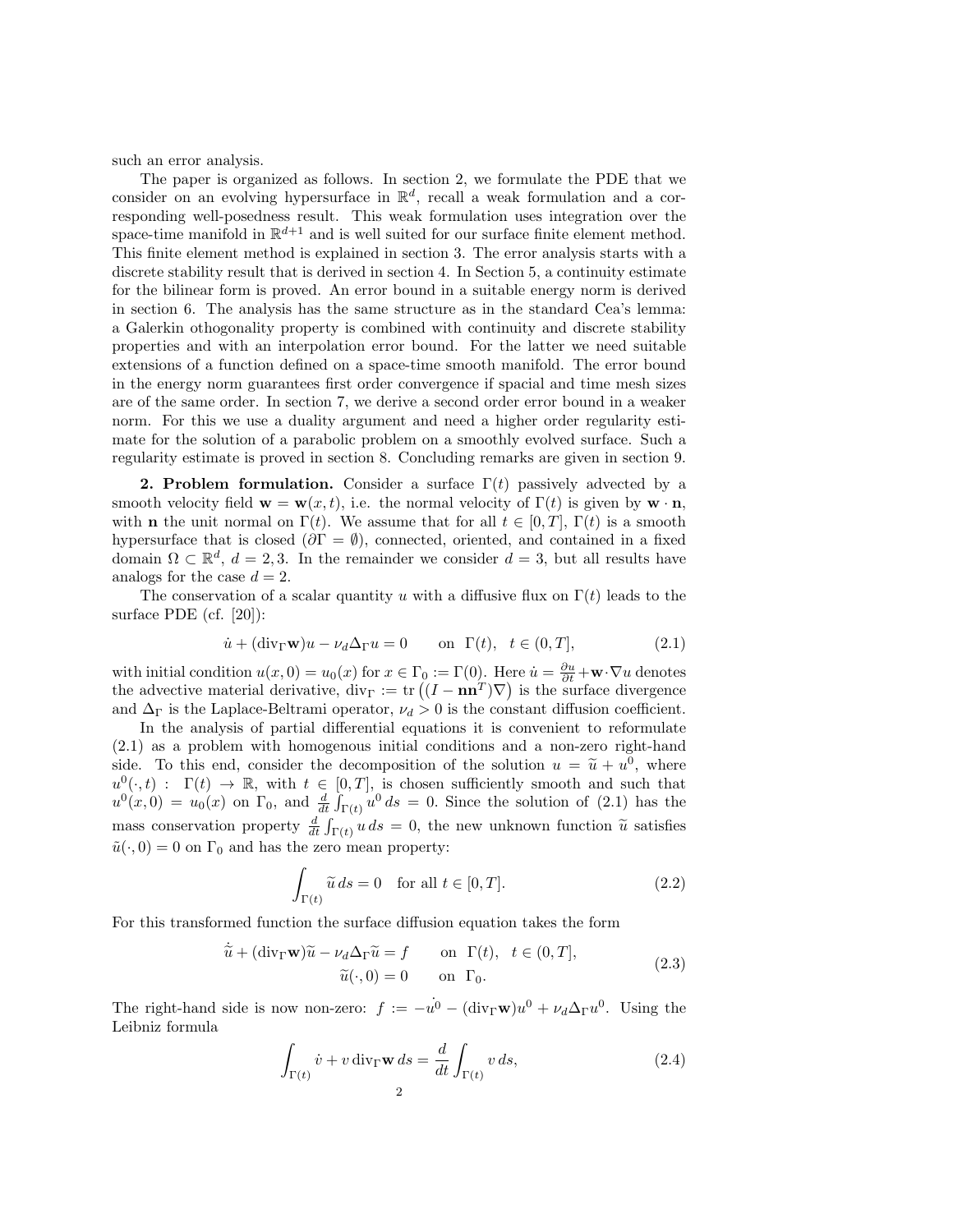and the integration by parts over  $\Gamma(t)$ , one immediately finds  $\int_{\Gamma(t)} f ds = 0$  for all  $t \in [0, T]$ . In the remainder we consider the transformed problem  $(2.3)$  and write u instead of  $\tilde{u}$ . In the stability analysis in section 4 we will use the zero mean property of f and the corresponding zero mean property  $(2.2)$  of u.

**2.1. Weak formulation.** In this paper we present an error analysis of a finite element method for (2.3) and hence we need a suitable weak formulation of this equation. While several weak formulations of (2.3) are known in the literature, see [7, 16], the most appropriate for our purposes is the integral space-time formulation of (2.3) proposed in [26]. In this section we recall this formulation. Consider the space-time manifold

$$
\mathcal{S} = \bigcup_{t \in (0,T)} \Gamma(t) \times \{t\}, \quad \mathcal{S} \subset \mathbb{R}^4.
$$

Due to the identity

$$
\int_0^T \int_{\Gamma(t)} f(s, t) \, ds \, dt = \int_S f(s) (1 + (\mathbf{w} \cdot \mathbf{n})^2)^{-\frac{1}{2}} \, ds,\tag{2.5}
$$

the scalar product  $(v, w)_0 = \int_0^T \int_{\Gamma(t)} v w \, ds \, dt$  induces a norm that is equivalent to the standard norm on  $L^2(\mathcal{S})$ . For our purposes, it is more convenient to consider the  $(\cdot, \cdot)_0$  inner product on  $L^2(\mathcal{S})$ . Let  $\nabla_{\Gamma}$  denote the tangential gradient for  $\Gamma(t)$  and introduce the space

$$
H = \{ v \in L^2(\mathcal{S}) \mid ||\nabla_{\Gamma} v||_{L^2(\mathcal{S})} < \infty \}
$$

endowed with the scalar product

$$
(u,v)_H = (u,v)_0 + (\nabla_{\Gamma} u, \nabla_{\Gamma} v)_0.
$$
\n
$$
(2.6)
$$

We consider the material derivative  $\dot{v}$  of  $v \in H$  as a distribution on S. In [26] it is shown that  $C_0^1(\mathcal{S})$  is dense in H. If  $\dot{u}$  can be extended to a bounded linear functional on H, we write  $\dot{u} \in H'$ . Define the space

$$
W = \{ u \in H \mid \dot{u} \in H' \}, \quad \text{with} \quad \|u\|_W^2 := \|u\|_H^2 + \|\dot{u}\|_{H'}^2.
$$

In  $[26]$  properties of H and W are analyzed. Both spaces are Hilbert spaces and smooth functions are dense in  $H$  and  $W$ . We shall recall other useful results for elements of  $H$  and  $W$  at those places in this paper, where we need them.

Define

$$
W := \{ v \in W \mid v(\cdot, 0) = 0 \text{ on } \Gamma_0 \}.
$$

The space  $\hat{W}$  is well-defined, since functions from W have well-defined traces in  $L^2(\Gamma(t))$  for any  $t \in [0, T]$ . We introduce the symmetric bilinear form

 $a(u, v) = \nu_d(\nabla_\Gamma u, \nabla_\Gamma v)_0 + (\text{div}_\Gamma \mathbf{w} u, v)_0, \quad u, v \in H,$ 

which is continuous on  $H \times H$ :

◦

$$
a(u, v) \leq (\nu_d + \alpha_{\infty}) ||u||_H ||v||_H
$$
, with  $\alpha_{\infty} := ||\text{div}_{\Gamma} \mathbf{w}||_{L^{\infty}(\mathcal{S})}$ .

The weak space-time formulation of (2.3) reads: Find  $u \in \overset{\circ}{W}$  such that

$$
\langle \dot{u}, v \rangle + a(u, v) = (f, v)_0 \quad \text{for all} \quad v \in H. \tag{2.7}
$$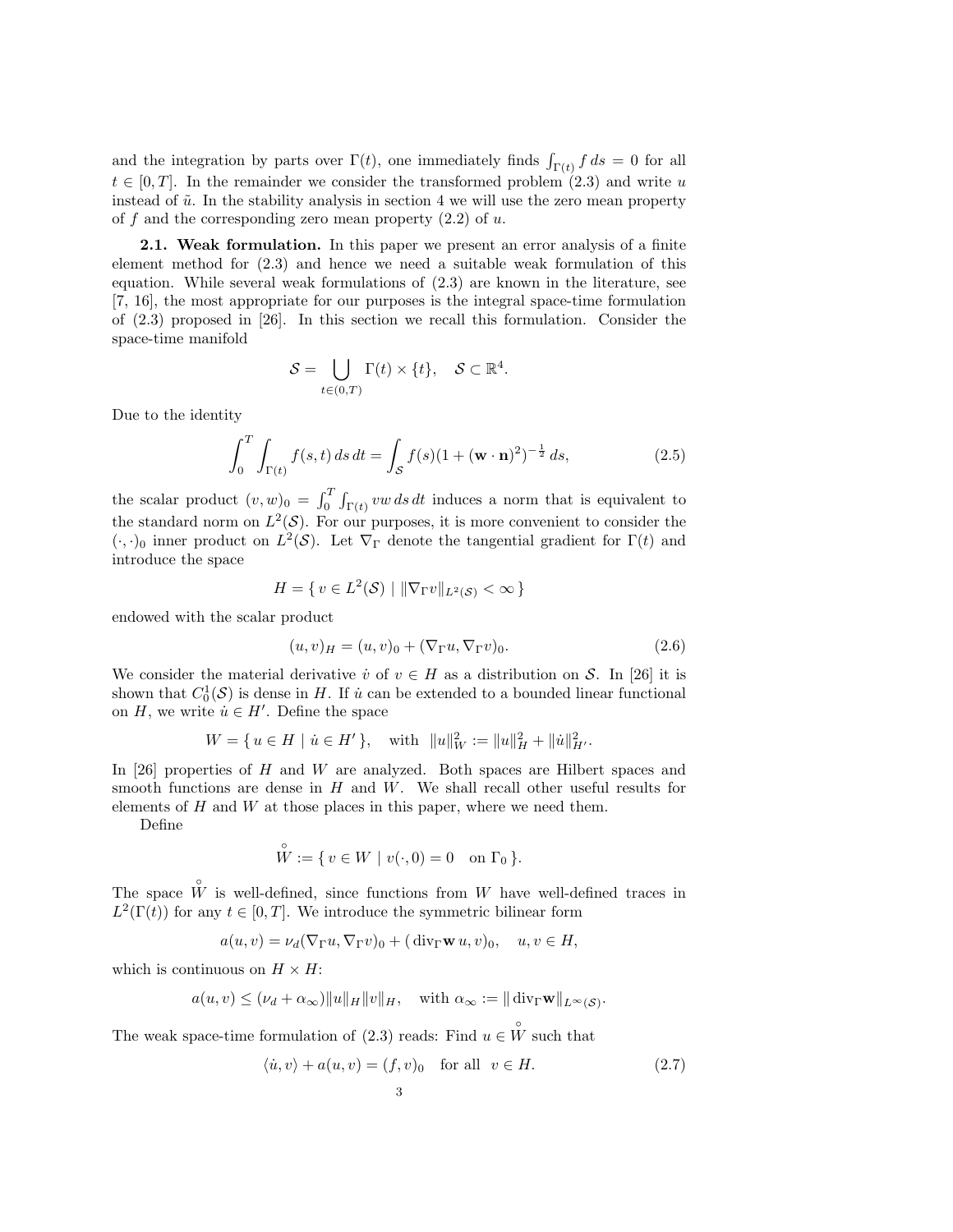2.2. Well-posedness result and stability estimate. Well-posedness of (2.7) follows from the following lemma from [26].

LEMMA 2.1. The following properties of the bilinear form  $\langle \dot{u}, v \rangle + a(u, v)$  hold. a) Continuity:

$$
|\langle \dot{u}, v \rangle + a(u, v)| \le (1 + \nu_d + \alpha_\infty) \|u\|_W \|v\|_H \quad \text{for all} \ \ u \in W, \ v \in H.
$$

b) Inf-sup stability:

$$
\inf_{0 \neq u \in \tilde{W}} \sup_{0 \neq v \in H} \frac{\langle \dot{u}, v \rangle + a(u, v)}{\|u\|_{W} \|v\|_{H}} \ge c_s > 0.
$$
\n(2.8)

c) The kernel of the adjoint mapping is trivial:

$$
\left[\begin{array}{ll}\langle \dot{u}, v \rangle + a(u, v) = 0 \quad \text{for some } v \in H \quad \text{and all } u \in \overset{\circ}{W} \end{array}\right] \implies v = 0.
$$

As a consequence of Lemma 2.1 one obtains:

THEOREM 2.2. For any  $f \in L^2(\mathcal{S})$ , the problem (2.7) has a unique solution  $u \in \overset{\circ}{W}$ . This solution satisfies the a-priori estimate

$$
||u||_W \le c_s^{-1} ||f||_0.
$$

Remark 2.1. We remark that Lemma 2.1 and Theorem 2.2 have been proved for a slightly more general surface PDE than the surface diffusion problem (2.3), namely

$$
\dot{u} + \alpha u - \nu_d \Delta_{\Gamma} u = f \qquad \text{on } \Gamma(t), \quad t \in (0, T],
$$
  

$$
u = 0 \qquad \text{on } \Gamma_0,
$$
 (2.9)

with  $\alpha \in L^{\infty}(\mathcal{S})$  and a generic right-hand side  $f \in H'$ , not necessarily satisfying the zero integral condition. The stability constant  $c_s$  in the inf-sup condition (2.8) can be taken as

$$
c_s = \frac{\nu_d}{\sqrt{2}} (1 + \nu_d + \alpha_\infty)^{-2} e^{-2T(\nu_d + \tilde{c})}, \quad \tilde{c} = \|\alpha - \frac{1}{2} \operatorname{div}_{\Gamma} \mathbf{w} \|_{L^\infty(\mathcal{S})}, \text{ with } \alpha_\infty := \|\alpha\|_{L^\infty(\mathcal{S})}.
$$

This stability constant deteriorates if  $\nu_d \downarrow 0$  or  $T \to \infty$ .

For the general problem (2.9), the key result (2.8) is proved by taking for  $u \in \overset{\circ}{W}$  a corresponding test function  $v = e^{-\gamma t}u + \mu z \in H$ , with sufficiently large constants  $\gamma, \mu$ and  $z$  the Ritz representation of  $\dot{u}$ . This construction can not be used in the stability analysis of the finite element method, since functions scaled with  $e^{-\gamma t}$  are not lying in the finite element test space. In case of the pure diffusion problem, (2.3) or (2.7), the zero mean property of f can be used to avoid such scaling in the proof of an inf-sup inequality and leads to a better behavior of the stability constant, e.g. a constant  $c_s$ that is bounded away from zero uniformly in T. We outline the corresponding result given in [26]. Functions  $u \in H$  obey the Friedrichs inequality

$$
\int_{\Gamma(t)} |\nabla_{\Gamma} u|^2 ds \ge c_F(t) \int_{\Gamma(t)} (u - \frac{1}{|\Gamma(t)|} \bar{u})^2 ds \quad \text{for all } t \in [0, T],
$$
\n(2.10)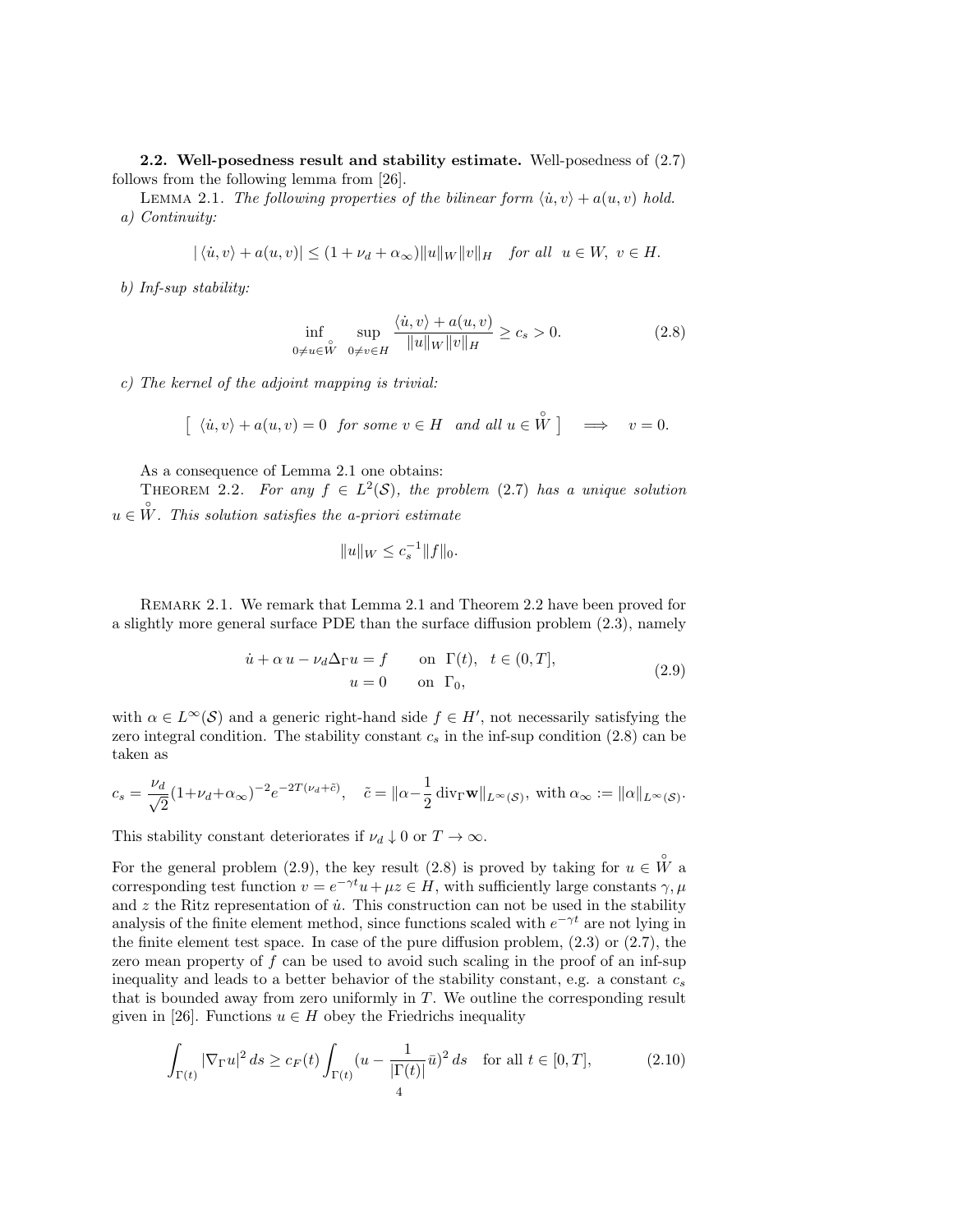with  $c_F(t) > 0$  and  $\bar{u}(t) := \int_{\Gamma(t)} u(s,t) ds$ . A smooth solution to problem (2.3) satisfies the zero average condition (2.2) and so we may look for a weak solution from the following subspace of  $\overset{\circ}{W}$ :

$$
\widetilde{W} := \{ u \in \overset{\circ}{W} \mid \int_{\Gamma(t)} u(\cdot, t) \, ds = 0 \quad \text{for all} \ \ t \in [0, T] \}.
$$

Obviously, elements of  $\widetilde{W}$  satisfy the Friedrichs inequality with  $\bar{u} = 0$ . Exploiting this, one obtains the following result.

PROPOSITION 2.3. Assume f satisfies  $\int_{\Gamma(t)} f ds = 0$  for almost all  $t \in [0, T]$ . Then the solution  $u \in \overset{\circ}{W}$  of (2.7) belongs to  $\widetilde{W}$ . Additionally assume that there exists  $a c<sub>0</sub> > 0$  such that

$$
div_{\Gamma}\mathbf{w}(x,t) + \nu_d c_F(t) \ge c_0 \quad for all \quad x \in \Gamma(t), \ t \in [0,T]
$$
 (2.11)

holds. Then the inf-sup property (2.8) holds, with  $\overset{\circ}{W}$  replaced by the subspace  $\widetilde{W}$  and  $c_s = \frac{\min\{\nu_d, c_0\}}{2\sqrt{2}(1+\nu + \alpha)}$  $\frac{\min\{\nu_d, c_0\}}{2\sqrt{2}(1+\nu_d+\alpha_\infty)^2}$ , where  $\alpha_\infty := \|\operatorname{div}_{\Gamma} \mathbf{w}\|_{L^\infty(\mathcal{S})}$ .

The assumption (2.11) will be important in our stability analysis of the finite element method in section 4. Let  $\gamma(t)$  be a (small) connected subset of the surface  $\Gamma(t)$ . From the Leibniz formula we obain  $\int_{\gamma(t)} \text{div}_{\Gamma} \mathbf{w}(s,t) \,ds = \frac{d}{dt} \int_{\gamma(t)} 1 \,ds = \frac{d}{dt} |\gamma(t)|$ . If the surface is not compressed anywhere  $(i.e., the local area is constant or increasing)$ then div<sub>Γ</sub>w  $\geq$  0 holds and the condition (2.11) is satisfied. In general, one has expansion and compression in different parts of the surface. The condition in (2.11) means that the surface compression should be sufficiently small compared to  $\nu_d c_F(t)$ .

**3. Finite element method.** Consider a partitioning of the time interval:  $0 =$  $t_0 < t_1 < \ldots < t_N = T$ , with a uniform time step  $\Delta t = T/N$ . The assumption of a uniform time step is made to simplify the presentation, but is not essential. A time interval is denoted by  $I_n := (t_{n-1}, t_n]$ . The symbol  $S^n$  denotes the space-time interface corresponding to  $I_n$ , i.e.,  $\mathcal{S}^n := \cup_{t \in I_n} \Gamma(t) \times \{t\}$ , and  $\mathcal{S} := \cup_{1 \leq n \leq N} \mathcal{S}^n$ . We introduce the following subspaces of H:

$$
H_n := \{ v \in H \mid v = 0 \text{ on } \mathcal{S} \setminus \mathcal{S}^n \}
$$

and define the spaces

$$
W_n = \{ v \in H_n \mid \dot{v} \in H'_n \}, \quad ||v||_{W_n}^2 = ||v||_H^2 + ||\dot{v}||_{H'_n}^2.
$$

Our finite element method is conforming with respect to the broken trial space

$$
W^{b} := \bigoplus_{n=1}^{N} W_n, \text{ with norm } ||v||_{W^{b}}^{2} = \sum_{n=1}^{N} ||v||_{W_{n}}^{2}.
$$

For  $u \in W_n$ , the one-sided limits  $u_+^n = u_+(\cdot, t_n)$  and  $u_-^n = u_-(\cdot, t_n)$  are well-defined in  $L^2(\Gamma(t_n))$  (cf. [26]). At  $t_0$  and  $t_N$  only  $u^0_+$  and  $u^N_-$  are defined. For  $v \in W^b$ , a jump operator is defined by  $[v]^n = v_+^n - v_-^n \in L^2(\Gamma(t_n)), n = 1, \ldots, N-1.$  For  $n = 0$ , we define  $[v]^{0} = v_{+}^{0}$ .

On the cross sections  $\Gamma(t_n)$ ,  $0 \le n \le N$ , of S the  $L^2$  scalar product is denoted by

$$
(\psi, \phi)_{t_n} := \int_{\Gamma(t_n)} \psi \phi \, ds.
$$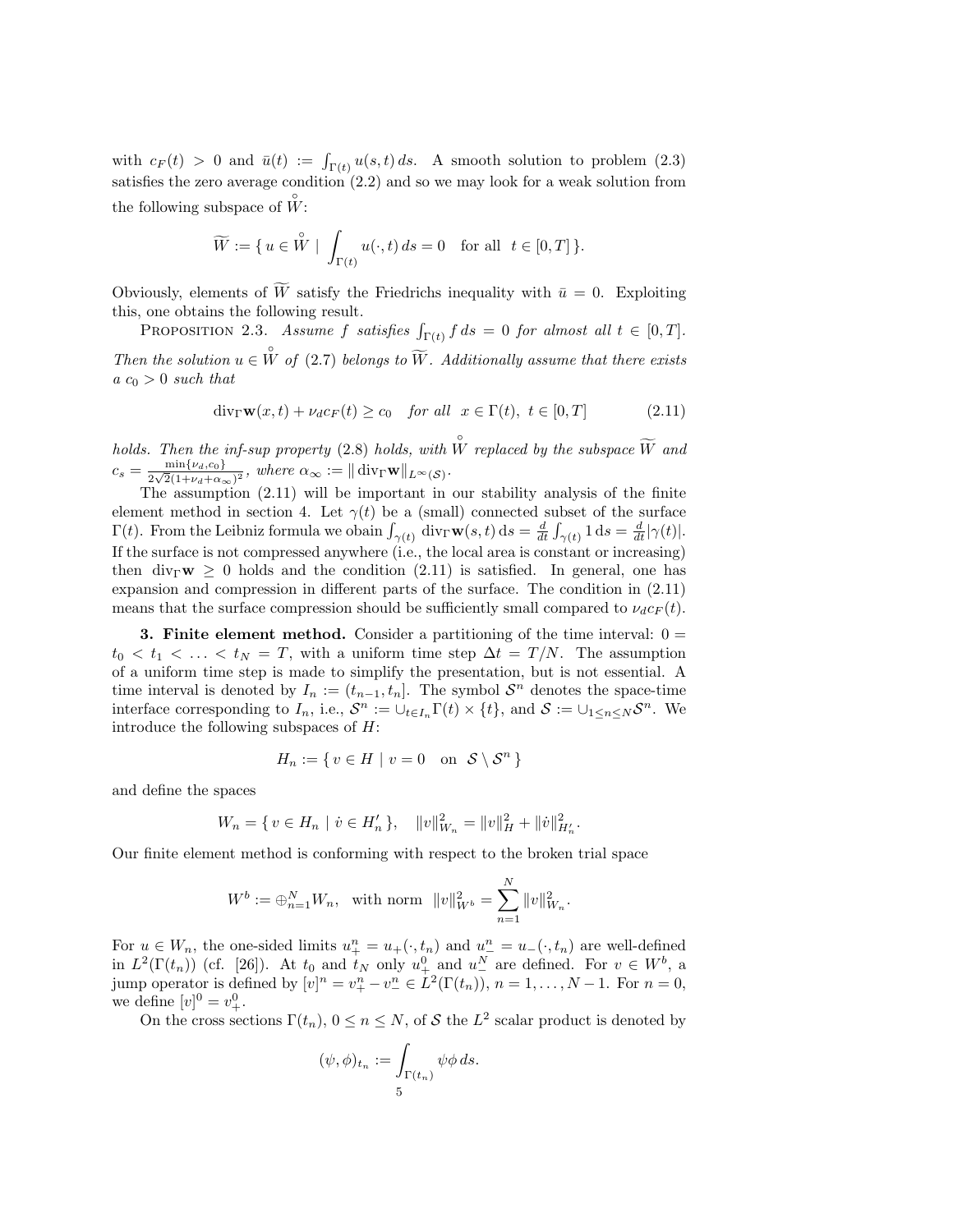In addition to  $a(\cdot, \cdot)$ , we define on the broken space  $W^b$  the following bilinear forms:

$$
d(u,v) = \sum_{n=1}^{N} d^n(u,v), \quad d^n(u,v) = ([u]^{n-1}, v_+^{n-1})_{t_{n-1}}, \quad \langle \dot{u}, v \rangle_b = \sum_{n=1}^{N} \langle \dot{u}_n, v_n \rangle.
$$

It is easy to check, see [26], that the solution to (2.7) also solves the following variational problem in the broken space: Find  $u \in W^b$  such that

$$
\langle \dot{u}, v \rangle_b + a(u, v) + d(u, v) = (f, v)_0 \quad \text{for all} \ \ v \in W^b. \tag{3.1}
$$

This variational formulation uses  $W^b$  as test space, since the term  $d(u, v)$  is not welldefined for an arbitrary  $v \in H$ . Also note that the initial condition  $u(\cdot, 0) = 0$ is not an essential condition in the space  $W<sup>b</sup>$  but is treated in a weak sense (as is standard in DG methods for time dependent problems). From an algorithmic point of view this formulation has the advantage that due to the use of the broken space  $W^b = \bigoplus_{n=1}^N W_n$  it can be solved in a time stepping manner. The discretization that we introduce below is a Galerkin method for the weak formulation (3.1), with a finite element space  $W_h \subset W^b$ .

To define this  $W_h$ , consider the partitioning of the space-time volume domain  $Q = \Omega \times (0,T] \subset \mathbb{R}^{3+1}$  into time slabs  $Q_n := \Omega \times I_n$ . Corresponding to each time interval  $I_n := (t_{n-1}, t_n]$  we assume a given shape regular tetrahedral triangulation  $\mathcal{T}_n$ of the spatial domain  $\Omega$ . The corresponding spatial mesh size parameter is denoted by h. Then  $\mathcal{Q}_h = \bigcup$  $\bigcup_{n=1,\dots,N} \mathcal{T}_n \times I_n$  is a subdivision of Q into space-time prismatic nonintersecting elements. We shall call  $\mathcal{Q}_h$  a space-time triangulation of  $Q$ . Note that this triangulation is not necessarily fitted to the surface S. We allow  $\mathcal{T}_n$  to vary with  $n$  (in practice, during time integration one may wish to adapt the space triangulation depending on the changing local geometric properties of the surface) and so the elements of  $\mathcal{Q}_h$  may not match at  $t = t_n$ .

For any  $n \in \{1, \ldots, N\}$ , let  $V_n$  be the finite element space of continuous piecewise linear functions on  $\mathcal{T}_n$ . We define the volume space-time finite element space:

$$
V_h := \{ v : Q \to \mathbb{R} \mid v(x, t) = \phi_0(x) + t\phi_1(x) \text{ on every } Q_n, \text{ with } \phi_0, \phi_1 \in V_n \}.
$$

Thus,  $V_h$  is a space of piecewise bilinear functions with respect to  $\mathcal{Q}_h$ , continuous in space and discontinuous in time. Now we define our *surface finite element space* as the space of traces of functions from  $V_h$  on  $\mathcal{S}$ :

$$
W_h := \{ w : \mathcal{S} \to \mathbb{R} \mid w = v_{|\mathcal{S}}, \ v \in V_h \}. \tag{3.2}
$$

The finite element method reads: Find  $u_h \in W_h$  such that

$$
\langle \dot{u}_h, v_h \rangle_b + a(u_h, v_h) + d(u_h, v_h) = (f, v_h)_0 \quad \text{for all} \quad v_h \in W_h. \tag{3.3}
$$

As usual in time-DG methods, the initial condition for  $u_h(\cdot, 0)$  is treated in a weak sense. Due to  $u_h \in H^1(Q_n)$  for all  $n = 1, ..., N$ , the first term in (3.3) can be written as

$$
\langle \dot{u}_h, v_h \rangle_b = \sum_{n=1}^N \int_{t_{n-1}}^{t_n} \int_{\Gamma(t)} (\frac{\partial u_h}{\partial t} + \mathbf{w} \cdot \nabla u_h) v_h ds dt.
$$

The method can be implemented with a time marching strategy.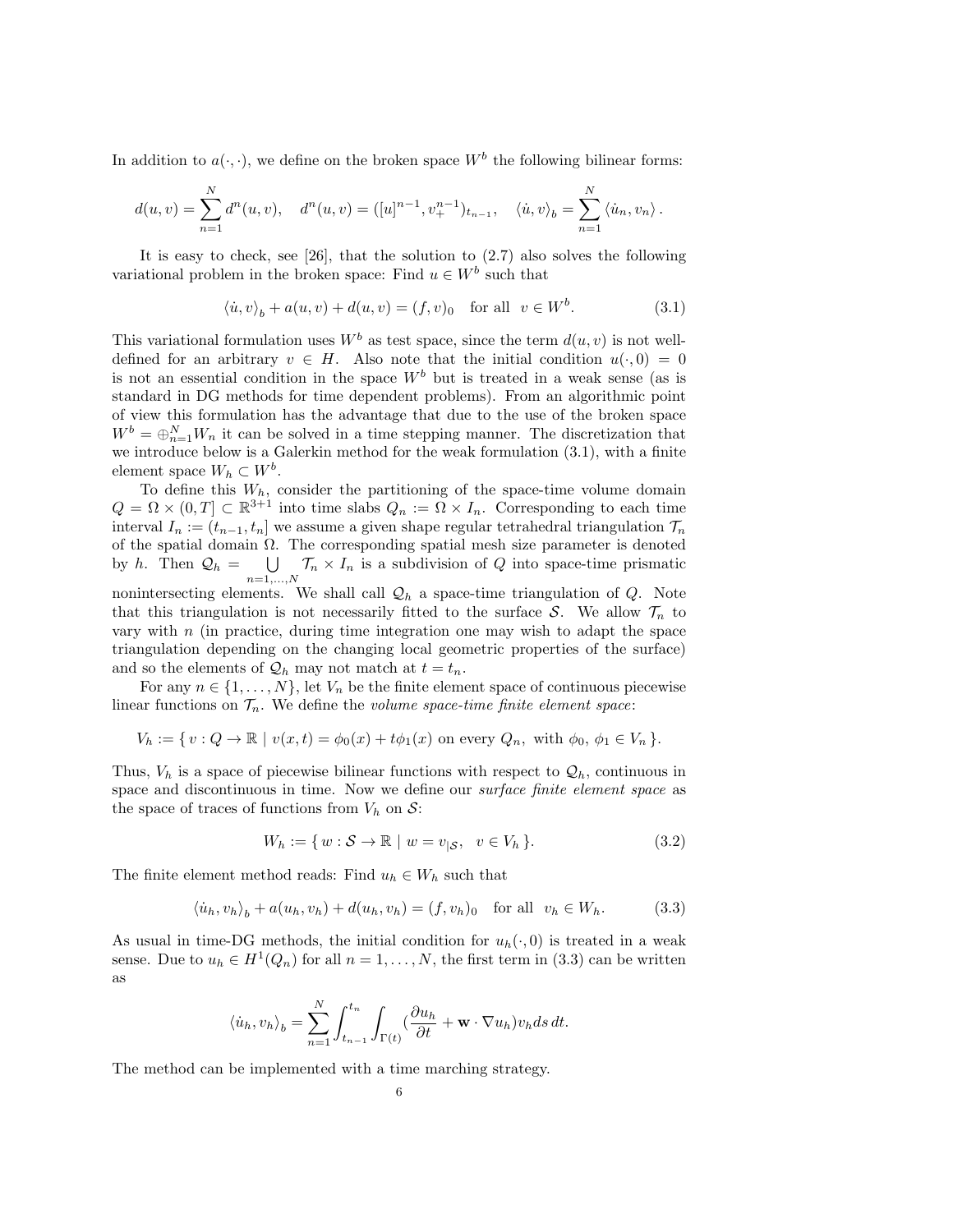Recall that the solution of the continuous problem (2.3) satisfies the zero mean condition (2.2), which corresponds to the mass conservation law valid for the original problem  $(2.1)$ . We investigate whether the condition  $(2.2)$  is preserved for the finite element formulation (3.3).

Assume that  $u_h$  is a solution of (3.3). Denote  $\bar{u}_h(t) = \int_{\Gamma(t)} u_h ds$ . We have  $\int_{\Gamma(t)} f ds = 0$  for all  $t > 0$ . In (3.3), set  $v_h = 1$  for  $t \le t_n$  and  $v_h = 0$  for  $t > t_n$ . This implies

$$
\bar{u}_{h,-} := \int_{\Gamma(t_n)} u_-^n \, ds = 0 \quad \text{for } n = 0, 1, \dots \tag{3.4}
$$

Setting  $v_h = t - t_{n-1}$  for  $t_{n-1} \le t \le t_n$  and  $v_h = 0$  otherwise, we additionally get  $\int_{t_{n-1}}^{t_n} \bar{u}_h(t) dt = 0$ . Summarizing, we obtain the following:

$$
\bar{u}_{h,-}(t_n) = 0
$$
 and  $\int_{t_{n-1}}^{t_n} \bar{u}_h(t) dt = 0, \quad n = 1, 2, ....$  (3.5)

For a *stationary* surface,  $\bar{u}_h(t)$  is a piecewise affine function and thus (3.5) implies  $\bar{u}_h(t) \equiv 0$ , i.e., we have exact mass conservation on the discrete level. If the surface evolves, the finite element method is not necessarily mass conserving: (3.5) holds, but  $\bar{u}_h(t) \neq 0$  may occur for  $t_{n-1} \leq t < t_n$ . To enforce a better mass conservation and enhance stability of the finite element method, we introduce a consistent stabilizing term involving the quantity  $\bar{u}_h(t)$  to the discrete bilinear form. More precisely, define

$$
a_{\sigma}(u,v) := a(u,v) + \sigma \int_0^T \bar{u}(t)\bar{v}(t) dt, \quad \sigma \ge 0.
$$
 (3.6)

Instead of (3.3) we consider the stabilized version: Find  $u_h \in W_h$  such that

$$
\langle \dot{u}_h, v_h \rangle_b + a_\sigma(u_h, v_h) + d(u_h, v_h) = (f, v_h)_0 \quad \text{for all} \quad v_h \in W_h. \tag{3.7}
$$

As mentioned above, taking  $\sigma > 0$  we expect both a stabilizing effect and an improved discrete mass conservation property. Adding this stabilization term does not lead to significant additional computational costs for computing the stiffness matrix and improves the conditioning of the stiffness matrix.

For the solution  $u \in W$  of (3.1), the stabilization term vanishes:  $\bar{u}(t) = 0$ . Therefore the error  $e = u - u_h$  of the finite element method (3.7) satisfies the Galerkin orthogonality relation:

$$
\langle \dot{e}, v_h \rangle_b + a_\sigma(e, v_h) + d(e, v_h) = 0 \quad \text{for all} \ \ v_h \in W_h. \tag{3.8}
$$

4. Stability of the finite element method. We derive an ellipticity estimate in the following mesh-dependent norm:

$$
||u||_h := \left(||u_-^N||_T^2 + \sum_{n=1}^N ||[u]^{n-1}||_{t_{n-1}}^2 + ||u||_H^2\right)^{\frac{1}{2}}.
$$

THEOREM 4.1. Assume (2.11) and take  $\sigma \geq \frac{\nu_d}{2} \max_{t \in [0,T]}$  $\frac{c_F(t)}{|\Gamma(t)|},$  where  $c_F(t)$  is defined in  $(2.10)$ . Then the ellipticity estimate

$$
\langle \dot{u}, u \rangle_b + a_\sigma(u, u) + d(u, u) \ge c_s \|u\|_h^2 \quad \text{for all} \quad u \in W^b \tag{4.1}
$$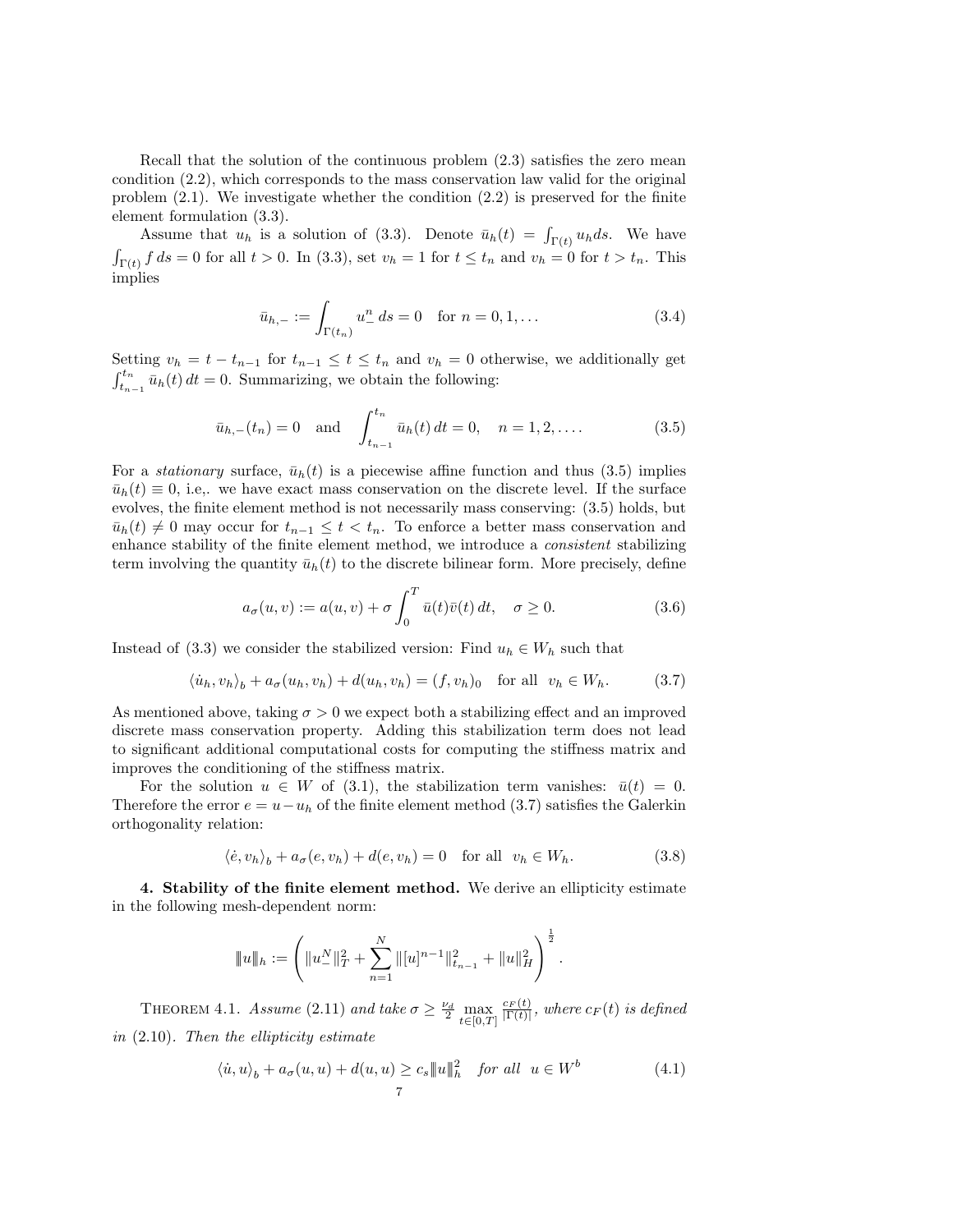holds with  $c_s = \frac{1}{2} \min\{1, \nu_d, c_0\}$  and  $c_0$  from  $(2.11)$ .

Proof. Applying partial integration on every time interval we get

$$
\langle \dot{u}, u \rangle_b = \frac{1}{2} \sum_{n=1}^N \left( \|u_{-}^n\|_{t_n}^2 - \|u_{+}^{n-1}\|_{t_{n-1}}^2 \right) - \frac{1}{2} (\operatorname{div}_{\Gamma} \mathbf{w}, u^2)_0.
$$

It is also straightforward to derive

$$
d(u, u) = -\frac{1}{2} \sum_{n=1}^{N} \left( \|u_{-}^{n}\|_{t_n}^{2} - \|u_{+}^{n-1}\|_{t_{n-1}}^{2} \right) + \frac{1}{2} \|u_{-}^{N}\|_{T}^{2} + \frac{1}{2} \sum_{n=1}^{N} \|[u]^{n-1}\|_{t_{n-1}}^{2}.
$$

The Friedrichs inequality (2.10) yields

$$
\int_{\Gamma(t)} |\nabla_{\Gamma} u|^2 ds \ge c_F(t) \Big( \int_{\Gamma(t)} u^2 ds - \frac{1}{|\Gamma(t)|} \bar{u}^2(t) \Big).
$$

Using this, we get for  $u \in W^b$ 

$$
a_{\sigma}(u, u) = \nu_{d} \|\nabla_{\Gamma} u\|_{0}^{2} + (\operatorname{div}_{\Gamma} \mathbf{w}, u^{2})_{0} + \sigma \int_{0}^{T} \bar{u}(t)^{2} dt
$$
  
\n
$$
\geq \frac{1}{2} (\nu_{d} c_{F} + 2 \operatorname{div}_{\Gamma} \mathbf{w}, u^{2})_{0} + \int_{0}^{T} (\sigma - \frac{\nu_{d}}{2} \frac{c_{F}(t)}{|\Gamma(t)|}) \bar{u}(t)^{2} dt + \frac{\nu_{d}}{2} \|\nabla_{\Gamma} u\|_{0}^{2}
$$
  
\n
$$
\geq \frac{1}{2} (\nu_{d} c_{F} + 2 \operatorname{div}_{\Gamma} \mathbf{w}, u^{2})_{0} + \frac{\nu_{d}}{2} \|\nabla_{\Gamma} u\|_{0}^{2}.
$$

Combining the relations above and using (2.11), we get

$$
\langle \dot{u}, u \rangle_b + a_\sigma(u, u) + d(u, u)
$$
  
\n
$$
\geq \frac{1}{2} \left( \|u^N_-\|_T^2 + \sum_{n=1}^N \| [u]^{n-1} \|_{t_{n-1}}^2 + c_0 \|u\|_0^2 + \nu_d \|\nabla_\Gamma u\|_0^2 \right).
$$

 $\Box$ 

Since  $W_h \subset W^b$ , the result in (4.1) also holds on the finite element subspace.

REMARK 4.1. In certain applications the transport equation  $(2.1)$  may include an additional positive definite reaction term. In this case, for the equation in the more general form (2.9) the following condition may be reasonable:

$$
\alpha - \frac{1}{2} \operatorname{div}_{\Gamma} \mathbf{w} \ge c_0 > 0. \tag{4.2}
$$

If this condition is satisfied, one can prove the ellipticity estimate (4.1) for the finite element method (3.3) by following the arguments of the proof of Theorem 4.1, with  $c_s = \min\{\frac{1}{2}, \nu_d, c_0\}$ . In this case, however, the Friedrichs inequality is not used in the proof and the analysis applies for  $\sigma = 0$  in (3.7), i.e. stabilization is not needed. Furthermore, condition (2.11) is also not required for the stability result.

The ellipticity result  $(4.1)$  is sufficient for existence of a unique solution. We summarize this in the form of the following proposition.

PROPOSITION 4.2. Assume (2.11) and take  $\sigma$  as in Theorem 4.1. Then the discrete problem (3.7) has a unique solution  $u_h \in W_h$ . For  $u_h$  the a priori estimate

$$
||u_h||_h \le c_s^{-1}||f||_0.
$$
\n(4.3)

holds, with  $c_s$  as in Theorem 4.1. Assume (4.2), then for any  $f \in L^2(\mathcal{S})$  the problem (3.3) has a unique solution  $u_h \in W_h$ . For this solution the estimate (4.3) holds, with  $c_s$  as in Remark 4.1.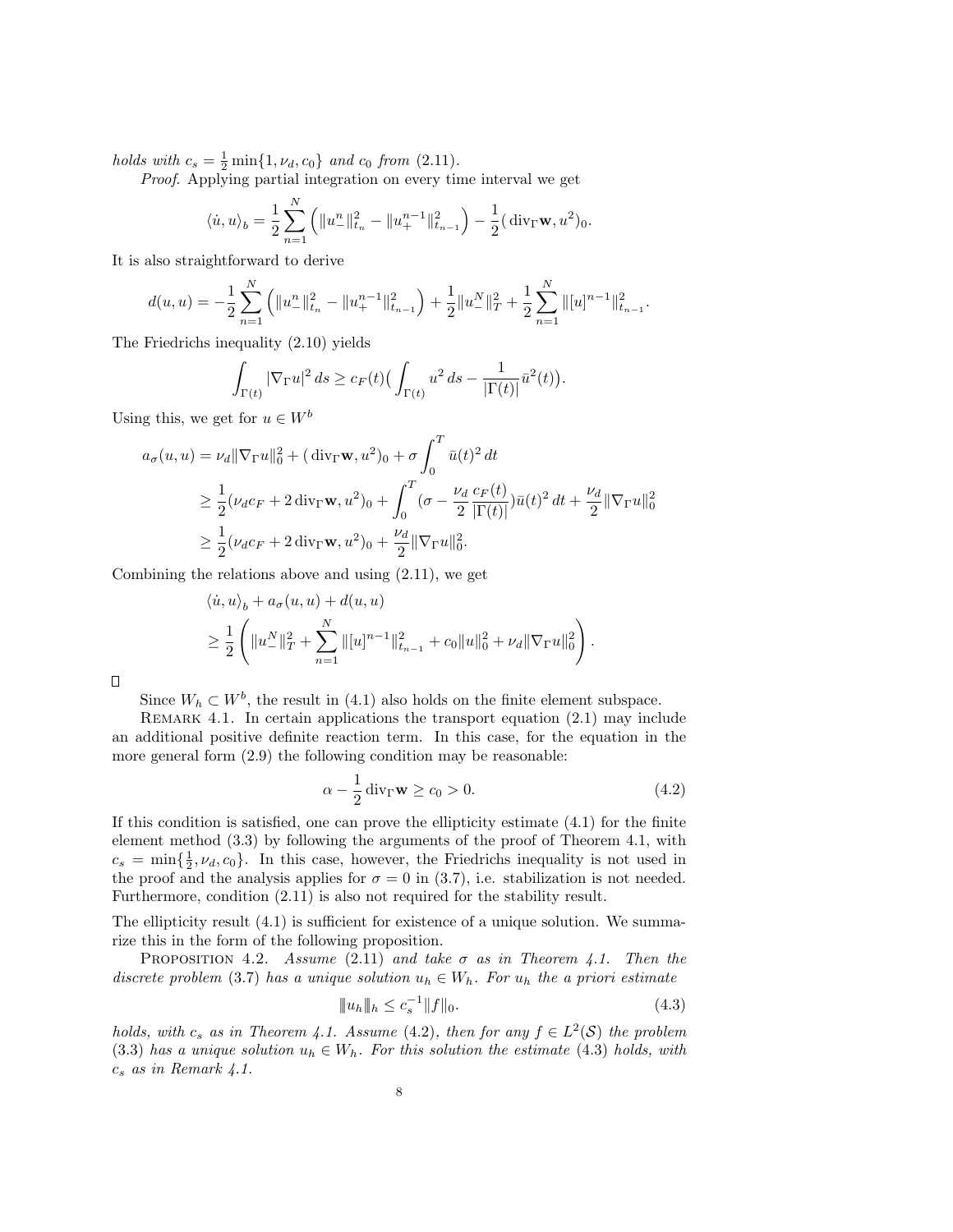5. Continuity result. We also need a continuity result for the bilinear form of the finite element method. We formulate it in the next lemma.

LEMMA 5.1. For any  $e \in W_b$  and  $v \in W$  the following holds:

$$
\begin{split} & \left| \langle \dot{e}, v \rangle_b + a_{\sigma}(e, v) + d(e, v) \right| \\ &\le \|e\|_h \left( \|v\|_T^2 + (2\alpha_{\infty} + \sigma \max_{t \in [0, T]} |\Gamma(t)|)^2 \|v\|_0^2 + \nu_d^2 \|\nabla_\Gamma v\|_0^2 + \|\dot{v}\|_{H'}^2 \right)^{\frac{1}{2}} \\ &\le c \|e\|_h \|v\|_W. \end{split} \tag{5.1}
$$

*Proof.* The stabilizing term in  $a_{\sigma}(e, v)$  is estimated as follows:

$$
\left|\sigma \int_0^T \int_{\Gamma(t)} e dx \int_{\Gamma(t)} v dx dt \right| \leq \sigma \int_0^T |\Gamma(t)| \left( \int_{\Gamma(t)} e^2 dx \right)^{\frac{1}{2}} \left( \int_{\Gamma(t)} v^2 dx \right)^{\frac{1}{2}} dt
$$
\n
$$
\leq \sigma \max_{t \in [0,T]} |\Gamma(t)| ||e||_0 ||v||_0.
$$
\n(5.2)

The material derivative term is treated using integration by part:

$$
\langle \dot{e}, v \rangle_b = \sum_{n=1}^N \left( (e_-^n, v)_{t_n} - (e_+^{n-1}, v)_{t_{n-1}} \right) - (\text{div}_{\Gamma} \mathbf{w} \, e, v)_0 - \langle \dot{v}, e \rangle_b
$$
  
= 
$$
- \sum_{n=1}^N ([e]^{n-1}, v)_{t_{n-1}} + (e_-^N, v)_T - (\text{div}_{\Gamma} \mathbf{w} \, e, v)_0 - \langle \dot{v}, e \rangle_b
$$
  
= 
$$
-d(e, v) + (e_-^N, v)_T - (\text{div}_{\Gamma} \mathbf{w} \, e, v)_0 - \langle \dot{v}, e \rangle_b.
$$

Now we use the relation  $\langle v, e \rangle_b = \langle v, e \rangle$  for  $v \in W$  and the Cauchy inequality to estimate

$$
|\langle \dot{e}, v \rangle_b + d(e, v)| \le ||e^N_-||_T ||v||_T + \alpha_{\infty} ||e||_0 ||v||_0 + ||e||_H ||\dot{v}||_{H'}.
$$
 (5.3)

Combining (5.2), (5.3), and  $a(e, v) \leq \nu_d \|\nabla_{\Gamma} e\|_0 \|\nabla_{\Gamma} v\|_0 + \alpha_{\infty} \|e\|_0 \|v\|_0$ , we get

$$
\langle \dot{e}, v \rangle_b + a_{\sigma}(e, v) + d(e, v) |
$$
  
\n
$$
\leq ||e_{-}^{N}||_{T} ||v||_{T} + (2\alpha_{\inf} + \sigma \max_{t \in [0, T]} |\Gamma(t)|) ||e||_{0} ||v||_{0} + ||e||_{H} ||\dot{v}||_{H'} + \nu_{d} ||\nabla_{\Gamma}e||_{0} ||\nabla_{\Gamma}v||_{0}.
$$

The Cauchy inequality implies the first inequality in (5.1). In [26], Theorem 3.6 (ii), it is shown that the trace operator  $u \to u_{|\Gamma(t)}$  is a bounded:  $\max_{0 \leq t \leq T} ||u_{|\Gamma(t)}||_{L^2(\Gamma(t))} \leq$  $c||u||_W$ . Using this and  $|(2\alpha_{\infty}+\sigma\max_{t\in[0,T]}|\Gamma(t)|)^2||v||_0^2+\nu_d^2||\nabla_{\Gamma}v||_0^2|\leq c||v||_H^2$ , one obtains the second inequality in  $(5.1)$ .  $\Box$ 

The norm  $\|\cdot\|_h$  is weaker than the norm  $\|\cdot\|_W$  used for the stability analysis of the original 'differential' weak formulation (2.7), since the latter norm provides control over the material derivative in  $H'$ . For the discrete solution we can establish control over the material derivative only in a weaker sense, namely in a space dual to the discrete space. Indeed, using estimates as in the proof of Lemma 5.1 we get

$$
|a_{\sigma}(u_h, v)| \le ||u_h||_h \left( (\alpha_{\inf} + \sigma \max_{t \in [0,T]} |\Gamma(t)|)^2 ||v||_0^2 + \nu_d^2 ||\nabla_{\Gamma}v||_0^2 \right)^{\frac{1}{2}} \le c ||u_h||_h ||v||_H,
$$

and thus for the discrete solution  $u_h \in W_h$  of (4.3) one obtains, using (3.7):

$$
\sup_{v \in W_h} \frac{\langle \dot{u}_h, v \rangle_b + d(u_h, v)}{\|v\|_H} = \sup_{v \in W_h} \frac{(f, v_h)_0 - a_\sigma(u_h, v)}{\|v\|_H} \le c \|f\|_0.
$$
 (5.4)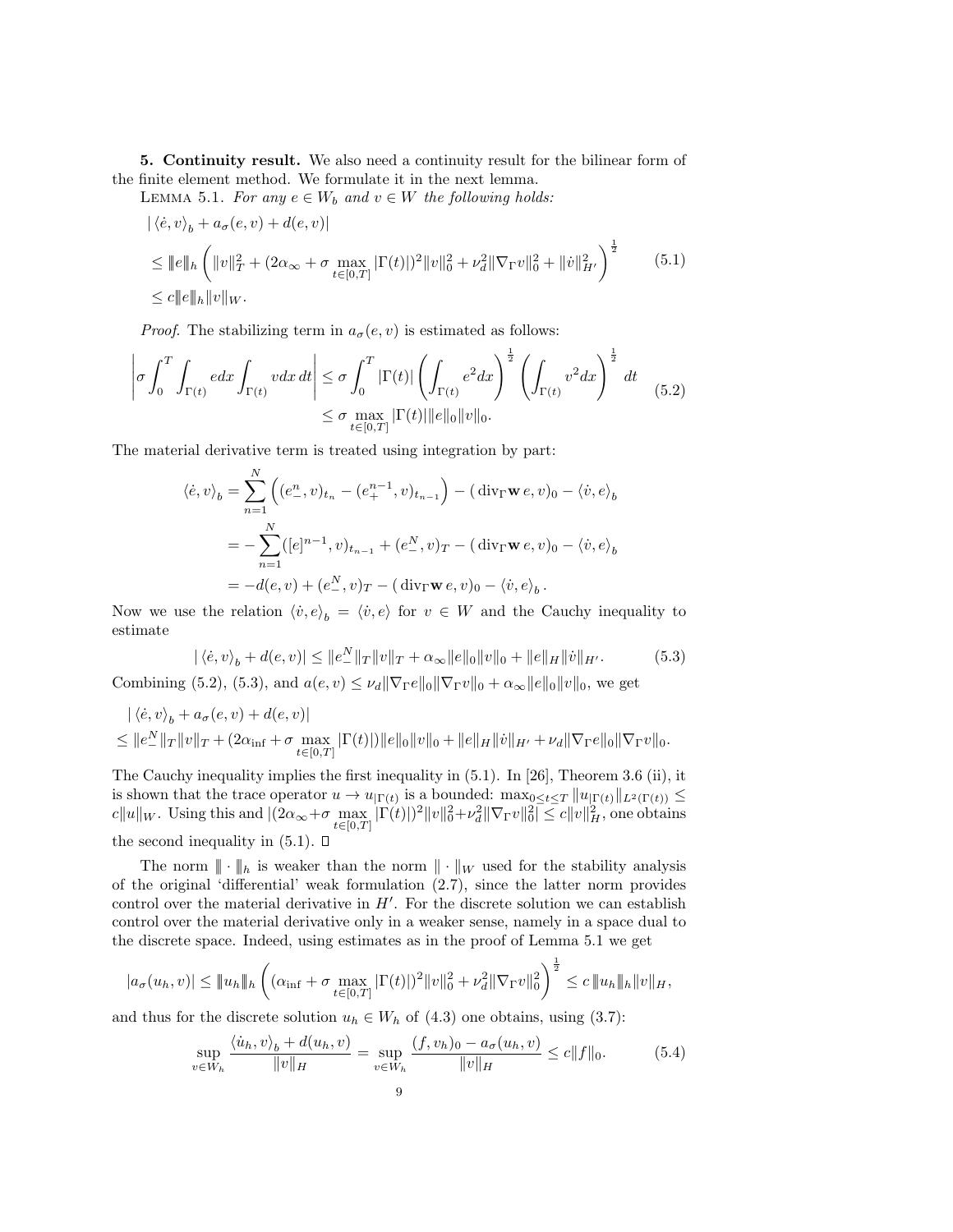6. Discretization error analysis. In this section we prove an error bound for the discrete problem (3.7). The analysis is based on the usual arguments, namely the stability estimate derived above combined with the Galerkin orthogonality and interpolation error bounds. The surface finite element space is the trace of an outer volume finite element space  $V_h$ . For the analysis of the discretization error in the surface finite element space we use information on the approximation quality of the outer space. Hence, we need a suitable extension procedure for smooth functions on the space-time manifold  $S$ . This topic is addressed in subsection 6.1.

**6.1.** Extension of functions defined on S. For a function  $u \in H^2(\mathcal{S})$  we need an extension  $u^e \in H^2(U)$ , where U is a neighborhood in  $\mathbb{R}^4$  that contains the spacetime manifold  $S$ . Below we introduce such an extension and derive some properties that we need in the analysis. We extend u in a *spatial* normal direction to  $\Gamma(t)$  for every  $t \in [0, T]$ . For this procedure to be well-defined and the properties to hold, we need sufficient smoothness of the manifold  $S$ . We assume  $S$  to be a three-dimensional  $C^3$ -manifold in  $\mathbb{R}^4$ .

For some  $\delta > 0$  let

$$
U = \{ \mathbf{x} := (x, t) \in \mathbb{R}^{3+1} \mid \text{dist}(x, \Gamma(t)) < \delta \}
$$
\n(6.1)

be a neighborhood of S. The value of  $\delta$  depends on curvatures of S and will be specified below. Let  $d: U \to \mathbb{R}$  be the signed distance function,  $|d(x,t)| := \text{dist}(x,\Gamma(t))$  for all  $\mathbf{x} \in U$ . Thus, S is the zero level set of d. The spatial gradient  $\mathbf{n}_{\Gamma} = \nabla_x d \in \mathbb{R}^3$  is the exterior normal vector for  $\Gamma(t)$ . The normal vector for S is

$$
\mathbf{n}_{\mathcal{S}} = \nabla d / \|\nabla d\| = \frac{1}{\sqrt{1 + V_{\Gamma}^2}} (\mathbf{n}_{\Gamma}, -V_{\Gamma})^T \in \mathbb{R}^4, \quad V_{\Gamma} = \mathbf{w} \cdot \mathbf{n}_{\Gamma}.
$$

Recall that  $V_{\Gamma}$  is the normal velocity of the evolving surface  $\Gamma(t)$ . The normal  $\mathbf{n}_{\Gamma}$  has a natural extension given by  $\mathbf{n}(\mathbf{x}) := \nabla_x d(\mathbf{x}) \in \mathbb{R}^3$  for all  $\mathbf{x} \in U$ . Thus,  $\mathbf{n} = \mathbf{n} \infty$  on S and  $\|\mathbf{n}(\mathbf{x})\| = 1$  for all  $\mathbf{x} \in U$ . The spatial Hessian of d is denoted by  $\mathbf{H} \in \mathbb{R}^3$ . The eigenvalues of H are  $\kappa_1(x,t), \kappa_2(x,t)$ , and 0. For  $x \in \Gamma(t)$  the eigenvalues  $\kappa_i(x,t)$ ,  $i = 1, 2$ , are the principal curvatures of  $\Gamma(t)$ . Due to the smoothness assumptions on  $S$ , the principal curvatures are uniformly bounded in space and time:

$$
\sup_{t\in[0,T]}\sup_{x\in\Gamma(t)}(|\kappa_1(x,t)|+|\kappa_2(x,t)|)\leq \kappa_{\max}.
$$

We introduce a local coordinate system by using the projection  $\mathbf{p}: U \to \mathcal{S}$ :

$$
\mathbf{p}(\mathbf{x}) = \mathbf{x} - d(\mathbf{x})(\mathbf{n}(\mathbf{x}), 0)^T = (x - d(x, t)\mathbf{n}(x, t), t) \text{ for all } \mathbf{x} = (x, t) \in U.
$$

For  $\delta$  sufficiently small, namely  $\delta \leq \kappa_{\max}^{-1}$ , the decomposition  $\mathbf{x} = \mathbf{p}(\mathbf{x}) + d(\mathbf{x})(\mathbf{n}(\mathbf{x}), 0)$ is unique for all  $\mathbf{x} \in U$  ([5], Lemma 14.16).

The extension operator is defined as follows. For a function  $v$  on  $S$  we define

$$
v^{e}(\mathbf{x}) := v(\mathbf{p}(\mathbf{x})) \quad \text{for all} \quad \mathbf{x} \in U,
$$
\n(6.2)

i.e.,  $v$  is extended along *spatial* normals on  $S$ .

We need a few relations between surface norms of a function and volumetric norms of its extension. Define

$$
\mu(\mathbf{x}) := \big(1 - d(\mathbf{x})\kappa_1(\mathbf{x})\big)\big(1 - d(\mathbf{x})\kappa_2(\mathbf{x})\big), \quad \mathbf{x} \in U.
$$
  
10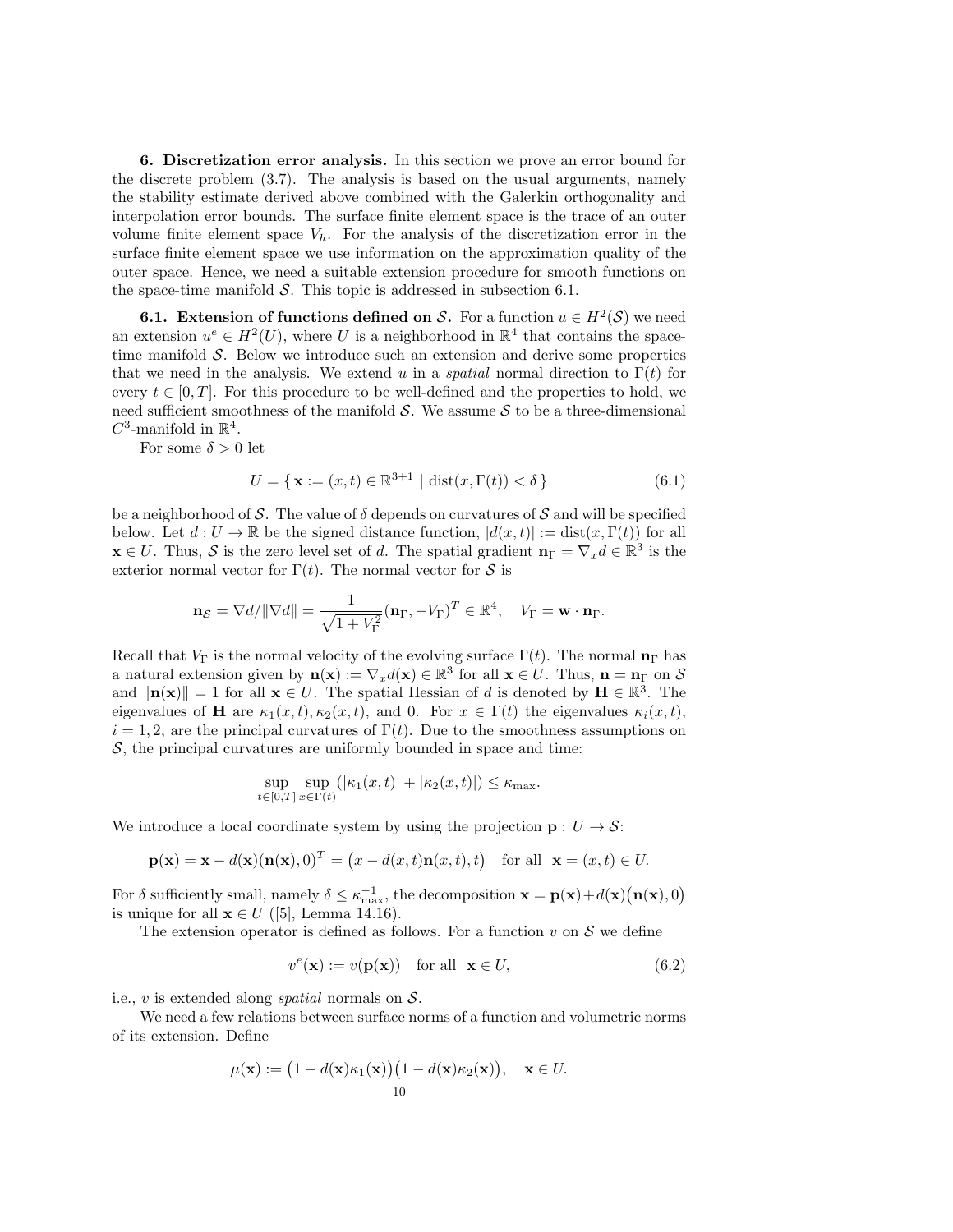From  $(2.20)$ ,  $(2.23)$  in [6] we have

$$
\mu(\mathbf{x})dx = ds(\mathbf{p}(\mathbf{x})) dr \quad \mathbf{x} \in U,
$$

where dx is the volume measure in  $\mathbb{R}^3$ , ds the surface measure on  $\Gamma(t)$ , and r the local coordinate at  $y \in \Gamma(t)$  in the (orthogonal) direction  $\mathbf{n}_{\Gamma}(y)$ . Assume  $\delta \leq \frac{1}{4} \kappa_{\max}^{-1}$ . Then using the relation  $\kappa_i(\mathbf{x}) = \frac{\kappa_i(\mathbf{p}(\mathbf{x}))}{1+d(\mathbf{x})\kappa_i(\mathbf{p}(\mathbf{x}))}, i = 1, 2, \mathbf{x} \in U, ((2.5) \text{ in } [6])$  one obtains  $\frac{9}{16} \leq \mu(\mathbf{x}) \leq \frac{25}{16}$  for all  $\mathbf{x} \in U$ . Now let v be a function defined on S and w, defined on U, given by  $w(\mathbf{x}) = g(\mathbf{x})v(\mathbf{p}(\mathbf{x}))$ , with a function g that is bounded on S:  $||g||_{L^{\infty}(S)} \leq c_g < \infty$ . An example is the pair  $w = v^e$  and v given in (6.2), with  $g \equiv 1$ . For v, w we have the following, with  $U(t) = \{x \in \mathbb{R}^3 \mid \text{dist}(x, \Gamma(t)) < \delta\}$ the cross-section of U for some  $t \in [0, T]$  and a local coordinate system denoted by  $\mathbf{x} = (\mathbf{p}(\mathbf{x}), r)$ :

$$
||w||_{L^{2}(U)}^{2} = \int_{U} w^{2}(\mathbf{x}) d\mathbf{x} \leq c \int_{0}^{T} \int_{U(t)} w(\mathbf{x})^{2} \mu(\mathbf{x}) dxdt
$$
  
\n
$$
\leq c \int_{0}^{T} \int_{U(t)} v(\mathbf{p}(\mathbf{x}))^{2} \mu(\mathbf{x}) dxdt
$$
  
\n
$$
= c \int_{0}^{T} \int_{-\delta}^{\delta} \int_{\Gamma(t)} v(\mathbf{p}(\mathbf{x}))^{2} d s(\mathbf{p}(\mathbf{x})) drdt
$$
  
\n
$$
\leq c \delta \int_{0}^{T} \int_{\Gamma(t)} v^{2} d s dt \leq c \delta ||v||_{L^{2}(S)}^{2}.
$$
\n(6.3)

The constant c in the estimate above depends only on the smoothness of  $S$  and on  $c_g$ . If in addition it holds  $|g(\mathbf{x})| \geq c_0 > 0$  on S, then we obtain the estimate  $||w||_{L^2(U)}^2 \ge c\delta ||v||_{L^2(\mathcal{S})}^2$ , with a constant  $c > 0$  depending only on  $|V_{\Gamma}|\$  and  $c_0$ . Using these results applied to  $w = v^e$  as in (6.2) (i.e.,  $g \equiv 1$ ), we obtain the equivalence

$$
||u^e||_{L^2(U)}^2 \simeq \delta ||u||_{L^2(\mathcal{S})}^2 \qquad \text{for all} \ \ u \in L^2(\mathcal{S}). \tag{6.4}
$$

In the remainder of this section, for  $u$  defined on  $S$ , we derive bounds on derivatives of  $u^e$  on U in terms of the derivatives of u on S. We first recall a few elementary results. From

$$
\nabla_{\mathcal{S}} u = (\mathbf{I}_{4 \times 4} - \mathbf{n}_{\mathcal{S}} \mathbf{n}_{\mathcal{S}}^T) \begin{pmatrix} \nabla_x u^e \\ u^e_t \end{pmatrix}, \quad \nabla_{\Gamma(t)} u = (\mathbf{I}_{3 \times 3} - \mathbf{n}_{\Gamma} \mathbf{n}_{\Gamma}^T) \nabla_x u^e,
$$

one derives the following relations between tangential derivatives:

$$
\nabla_{\Gamma(t)} u = \mathbf{B} \nabla_{\mathcal{S}} u, \quad \mathbf{B} := [\mathbf{I}_{3 \times 3}, -V_{\Gamma} \mathbf{n}_{\Gamma}] \in \mathbb{R}^{3 \times 4}, \tag{6.5}
$$

$$
\dot{u} = (1 + V_{\Gamma}^2)(\nabla_{\mathcal{S}} u)_4 + \mathbf{w} \cdot \nabla_{\Gamma(t)} u,\tag{6.6}
$$

where  $(\nabla_{\mathcal{S}} u)_4$  denotes the fourth entry of the vector  $\nabla_{\mathcal{S}} u \in \mathbb{R}^4$ . The spatial derivatives of the extended function can be written in terms of surface gradients (cf., e.g.  $(2.13)$  in [6]):

$$
\nabla_x u^e(\mathbf{x}) = (\mathbf{I} - d\mathbf{H}) \nabla_{\Gamma(t)} u(\mathbf{p}(\mathbf{x})) = (\mathbf{I} - d\mathbf{H}) \mathbf{B} \nabla_{\mathcal{S}} u(\mathbf{p}(\mathbf{x})) =: \mathbf{B}_1 \nabla_{\mathcal{S}} u(\mathbf{p}(\mathbf{x})), \quad \mathbf{x} \in U.
$$
\n(6.7)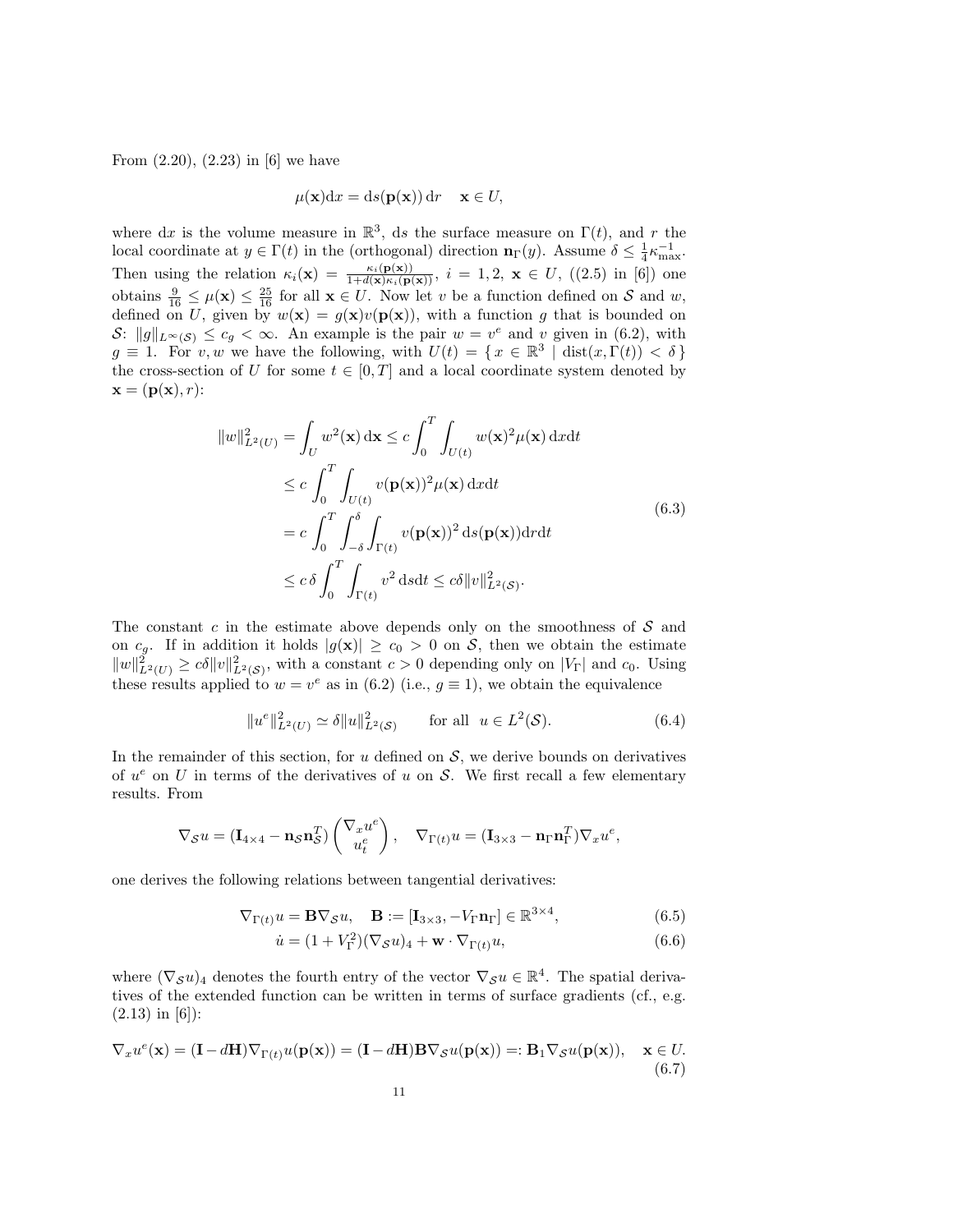This implies  $\nabla_x u^e(\mathbf{x}) = \nabla_{\Gamma(t)} u(\mathbf{p}(\mathbf{x})) = \nabla_{\Gamma(t)} u(\mathbf{x})$  for  $\mathbf{x} \in \mathcal{S}$ . For the time derivative we obtain

$$
u_t^e(\mathbf{x}) = \frac{\partial}{\partial t}(u^e \circ \mathbf{p})(\mathbf{x}) = \frac{\partial}{\partial t}u^e(x - d(x, t)\mathbf{n}(x, t), t)
$$
  
=  $u_t^e(\mathbf{p}(\mathbf{x})) - (d_t \mathbf{n} + d\mathbf{n}_t) \cdot \nabla_x u^e(\mathbf{p}(\mathbf{x})) = u_t^e(\mathbf{p}(\mathbf{x})) - (d_t \mathbf{n} + d\mathbf{n}_t) \cdot \nabla_{\Gamma(t)} u(\mathbf{p}(\mathbf{x})).$  (6.8)

Time derivative  $u_t^e$  on  $S$  can be represented in terms of surface quantities, cf. (6.6):

$$
u_t^e = \dot{u} - \mathbf{w} \cdot \nabla_x u^e = \dot{u} - \mathbf{w} \cdot \nabla_{\Gamma(t)} u = (1 + V_{\Gamma}^2)(\nabla_{\mathcal{S}} u)_4 \quad \text{on } \mathcal{S}.
$$

Using this and  $(6.5)$  in  $(6.8)$  we obtain

$$
u_t^e(\mathbf{x}) = (1 + V_{\Gamma}^2)(\nabla_{\mathcal{S}}u(\mathbf{p}(\mathbf{x})))_4 - (d_t \mathbf{n} + d\mathbf{n}_t) \cdot \mathbf{B} \nabla_{\mathcal{S}}u(\mathbf{p}(\mathbf{x})) =: \mathbf{B}_2 \cdot \nabla_{\mathcal{S}}u(\mathbf{p}(\mathbf{x})), \quad \mathbf{x} \in U. \tag{6.9}
$$

The matrices  $\mathbf{B}_1$ ,  $\mathbf{B}_2$  in (6.7), (6.9) depend only on geometric quantities related to  $\mathcal{S}$  $(d, d_t, \mathbf{H}, V_{\Gamma}, \mathbf{n}, \mathbf{n}_t)$ . These quantities are uniformly bounded on S (or U) due to the smoothness assumption on S. Hence, from  $(6.7)$  and the result in  $(6.3)$  we obtain

$$
\|\nabla u^e\|_{L^2(U)}^2 \le c\,\delta \|\nabla_{\mathcal{S}}u\|_{L^2(\mathcal{S})}^2 \quad \text{for all } u \in H^1(\mathcal{S}).\tag{6.10}
$$

We need a similar result for the  $H^2$  volumetric and surface norms. From (6.7) we get  $\frac{\partial u^e}{\partial x_i}(\mathbf{x}) = \mathbf{b}_i \cdot \nabla_{\mathcal{S}} u(\mathbf{p}(\mathbf{x}))$ ,  $x \in U$ ,  $i = 1, 2, 3$ , with  $\mathbf{b}_i$  the *i*-th row of the matrix  $\mathbf{B}_1$ . For  $z \in \{x_1, x_2, x_3, t\}$  we get

$$
\frac{\partial^2 u^e}{\partial z \partial x_i}(\mathbf{x}) = (\mathbf{b}_i)_z \cdot \nabla_S u(\mathbf{p}(\mathbf{x})) + \mathbf{b}_i(\nabla_S \nabla_S u)(\mathbf{p}(\mathbf{x})) \frac{\partial}{\partial z} \mathbf{p}(\mathbf{x}), \quad \mathbf{x} \in U.
$$

Due to the smoothness assumption on S the vectors  $\mathbf{b}_i$ ,  $(\mathbf{b}_i)_z$ ,  $\frac{\partial}{\partial z}\mathbf{p}(\mathbf{x})$  have bounded  $L^{\infty}$  norms on U and application of (6.3) yields

$$
\left\|\frac{\partial^2 u^e}{\partial z \partial x_i}\right\|_{L^2(U)}^2 \leq c\delta \Big(\sum_{|\mu|=2} \|D_{\mathcal{S}}^{\mu} u\|_{L^2(\mathcal{S})}^2 + \|\nabla_{\mathcal{S}} u\|_{L^2(\mathcal{S})}^2\Big).
$$

With similar arguments, using (6.9), one can derive the same bound  $\|\frac{\partial^2 u^e}{\partial z \partial t}\|^2_{L^2(U)}$ . Hence we conclude

$$
||u^e||_{H^2(U)}^2 \le c\delta ||u||_{H^2(\mathcal{S})}^2 \quad \text{for all} \ \ u \in H^2(\mathcal{S}).\tag{6.11}
$$

6.2. Interpolation error bound. In this section, we introduce and analyze an interpolation operator. For the analysis, it is convenient if the surface finite element space allows a continuous interpolant. For this we introduce a (mild) assumption on the triangulations  $\mathcal{T}_n$ . For the finite element method presented above, it is allowed that  $\mathcal{T}_{n+1}$  is completely independent of  $\mathcal{T}_n$ . Hence, in general there does not exist a nodal interpolant that is continuous at  $t = t_n$ . In the remainder we assume the following:

ASSUMPTION 6.1. For each tetrahedron  $T \in \mathcal{T}_n$  with  $\text{meas}_{d-1}(T \cap \Gamma(t_n)) > 0$  we require  $T \in \mathcal{T}_{n+1}$ .

Note that this assumption still allows the use of triangulations that vary from timeslab to time-slab. The triangulation  $\mathcal{Q}_h$  of the space-time domain  $Q = \Omega \times [0, T]$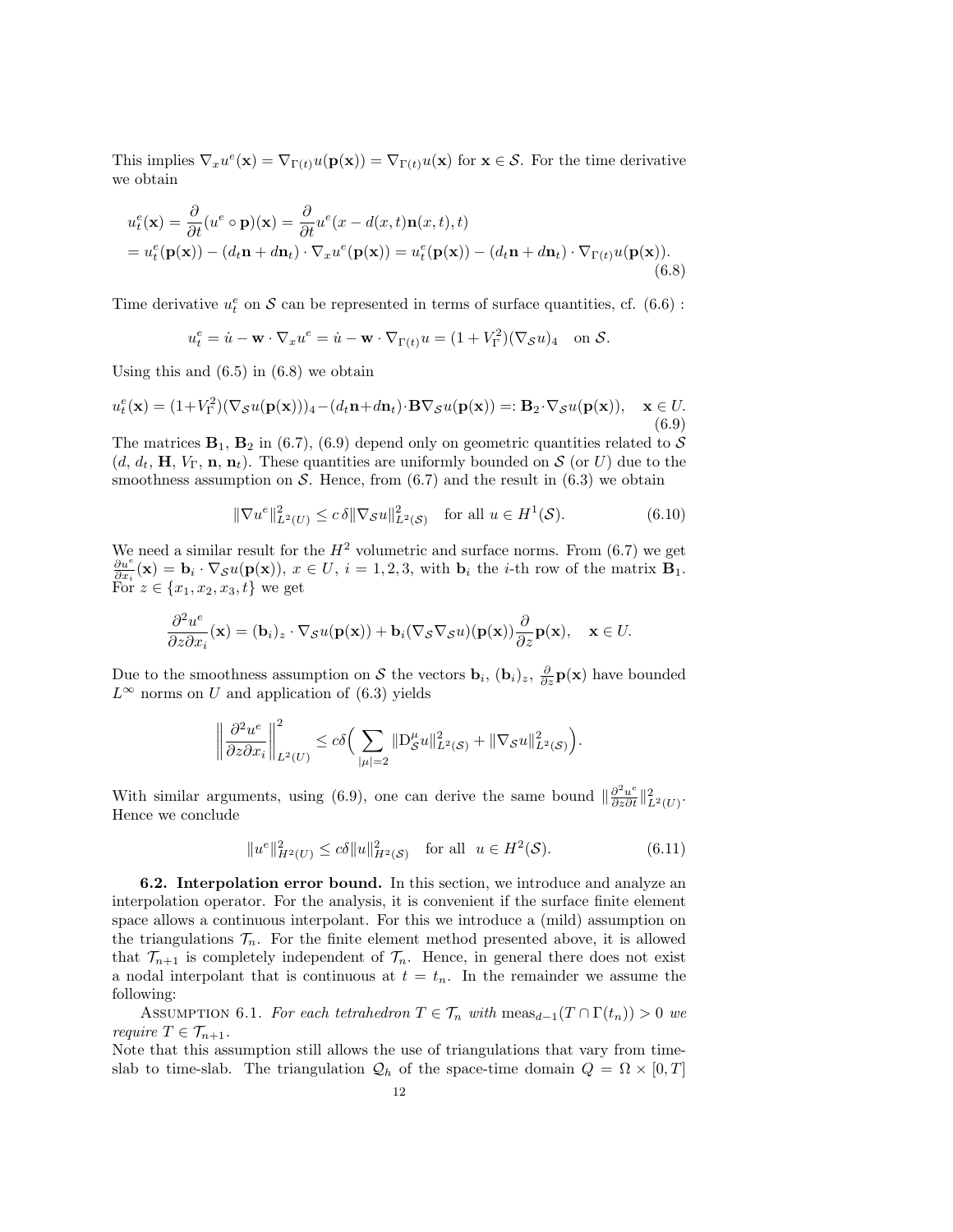consists of cylindrical elements  $K = T \times I_n \subset \mathbb{R}^{3+1}$ , with  $T \in \mathcal{T}_n$  for some n. The subset of all elements that are intersected by the space-time manifold  $S$  is denoted by

$$
\mathcal{Q}_h^{\mathcal{S}} := \bigcup \{ K \in \mathcal{Q}_h \mid \text{meas}_d(K \cap \mathcal{S}) > 0 \}. \tag{6.12}
$$

The nonempty intersections are denoted by  $S_K = K \cap S$ . For the definition of the trace finite element space  $W_h$ , cf. (3.2), only the outer space  $V_h$  on the "local" triangulation  $\mathcal{Q}_h^S$  plays a role. Therefore, in the remainder we consider the outer finite element space  $V_h$  to be defined only on the elements  $K \in \mathcal{Q}_h^{\mathcal{S}}$ . Now let

$$
I_h: C(\mathcal{Q}_h^{\mathcal{S}}) \to V_h
$$

be the nodal interpolation operator. Due to Assumption 6.1 this operator is welldefined and for  $v \in C(Q_h^{\mathcal{S}})$ , the interpolant  $I_h v$  is a continuous function on  $Q_h^{\mathcal{S}}$ .

In the remainder we take  $\Delta t \sim h$ . This assumption is made to avoid anisotropic interpolation estimates, which would significantly complicate the analysis for the case of surface finite elements.

We take a fixed neighborhood U of S as in (6.1), with  $\delta > 0$  sufficiently small such that the analysis presented in section 6.1 is valid  $(\delta \leq \frac{1}{4} \kappa_{\max}^{-1})$ . The mesh is assumed to be fine enough to resolve the geometry of S in the sense that  $\mathcal{Q}_h^{\mathcal{S}} \subset U$ . We need one further technical assumption, which holds if the space time manifold  $\mathcal S$ is sufficiently resolved by the outer (local) triangulation  $\mathcal{Q}_{h}^{\mathcal{S}}$ .

ASSUMPTION 6.2. For  $S_K = K \cap S$ ,  $K \in \mathcal{Q}_h^S$ , we assume that there is a local orthogonal coordinate system  $y = (z, \theta), z \in \mathbb{R}^3, \theta \in \mathbb{R}$ , such that  $\mathcal{S}_K$  is the graph of a  $C^1$  smooth scalar function, say  $g_K$ , i.e.,  $\mathcal{S}_K = \{ (z, g_K(z)) \mid z \in Z_K \subset \mathbb{R}^3 \}.$ The derivatives  $\|\nabla g_K\|_{L^\infty(Z_K)}$  are assumed to be uniformly bounded with respect to  $K \in \mathcal{Q}_{h}^{\mathcal{S}}$  and h. Finally it is assumed that the graph  $\mathcal{S}_{K}$  either coincides with one of the three-dimensional faces of  $K$  or it subdivides  $K$  into exactly two subsets (one above and one below the graph of  $q_K$ ).

The next lemma is essential for our analysis of the interpolation operator. This result was presented in [17, 18]. We include a proof because the 4D case is not discussed in [17, 18].

LEMMA  $6.1$ . There is a constant c, depending only on the shape regularity of the tetrahedral triangulations  $\mathcal{T}_n$  and the smoothness of S, such that it holds

$$
||v||_{L^{2}(\mathcal{S}_{K})}^{2} \le c||v||_{L^{2}(K)}||v||_{H^{1}(K)} \quad \text{for all} \ \ v \in H^{1}(K), \ K \in \mathcal{Q}_{h}^{\mathcal{S}}.
$$
 (6.13)

Proof. We recall the following trace result (e.g. Thm. 1.1.6 in [3])

$$
||v||_{L^{2}(\partial K)}^{2} \le c||v||_{L^{2}(K)}||v||_{H^{1}(K)} \quad \text{for all } v \in H^{1}(K),
$$
 (6.14)

with a constant c that depends only on the shape regularity of K. Take  $K \in \mathcal{Q}_h^S$ and let  $\mathcal{S}_K = \{ (z, g(z)) \mid z \in Z_K \subset \mathbb{R}^3 \}$  be as in Assumption 6.2. If  $\mathcal{S}_K$  coincides with one of the three-dimensional faces of  $K$  then (6.13) follows from (6.14). We consider the situation that the graph  $\mathcal{S}_K$  divides K into two nonempty subdomains  $K_i$ ,  $i = 1, 2$ . Take i such that  $\mathcal{S}_K \subset \partial K_i$ . Let  $\mathbf{n} = (n_1, \ldots, n_4)^T$  be the unit outward pointing normal on  $\partial K_i$ . For  $v \in H^1(K)$  the following holds, where div<sub>y</sub> denotes the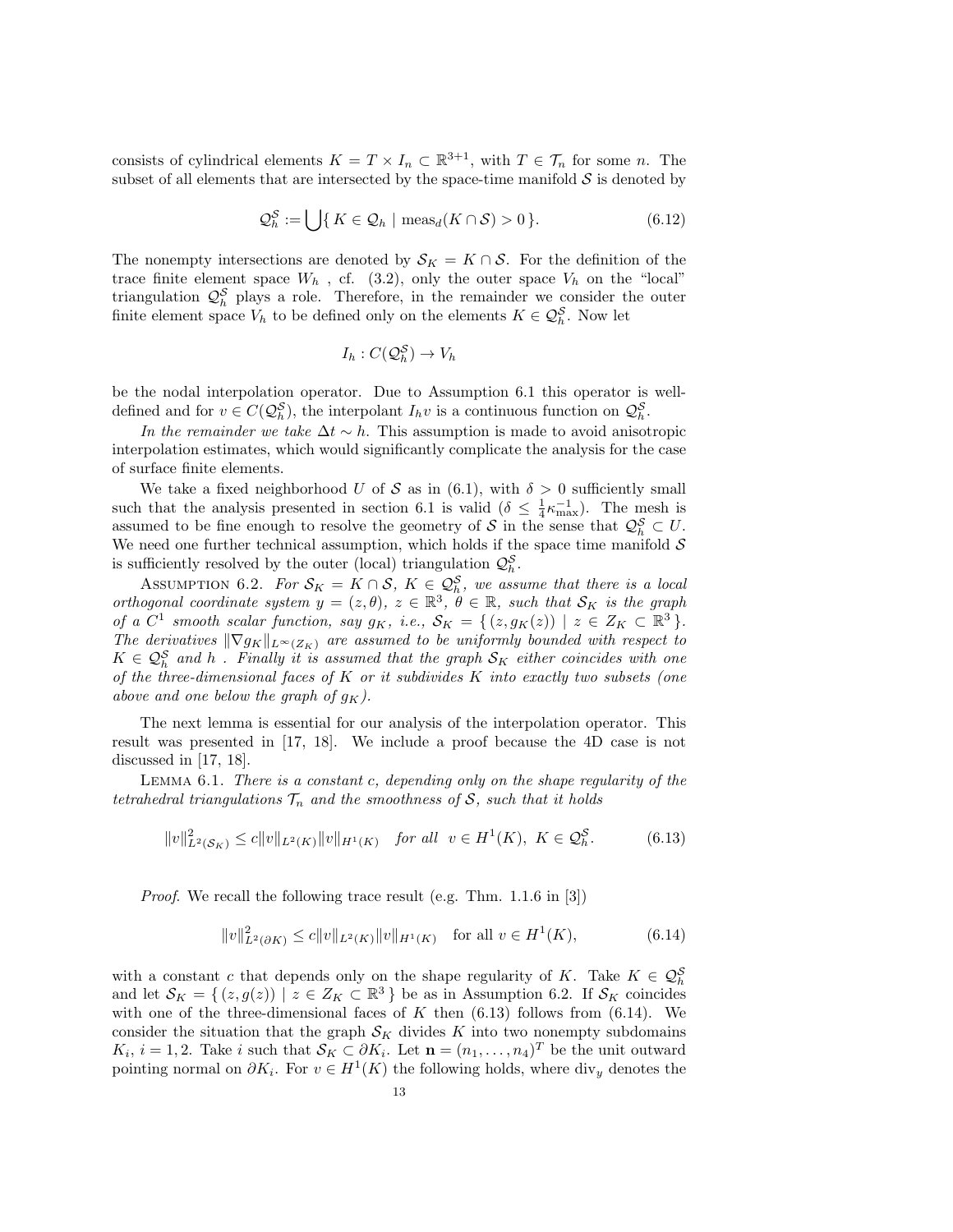divergence operator in the  $y = (z, \theta)$ -coordinate system (cf. Assumption 6.2),

$$
2\int_{K_i} v \frac{\partial v}{\partial \theta} dy = \int_{K_i} \operatorname{div}_y \begin{pmatrix} 0 \\ v^2 \end{pmatrix} dy = \int_{\partial K_i} \mathbf{n} \cdot \begin{pmatrix} 0 \\ v^2 \end{pmatrix} ds = \int_{\partial K_i} n_4 v^2 ds
$$

$$
= \int_{S_K} n_4 v^2 ds + \int_{\partial K_i \backslash S_K} n_4 v^2 ds.
$$

On  $S_K$  the normal **n** has direction  $(-\nabla_z g(z), 1)^T$  and thus  $n_4(y) = (\|\nabla_z g(z)\|^2 + 1)^{-\frac{1}{2}}$ holds. From Assumption 6.2 it follows that there is a generic constant c such that  $1 \leq n_4(z)^{-1} \leq c$  holds. Using this we obtain

$$
\int_{\mathcal{S}_K} v^2 ds \le c \int_{\mathcal{S}_K} n_4 v^2 ds \le c \|v\|_{L^2(K_i)} \|v\|_{H^1(K_i)} + c \int_{\partial K_i \backslash \mathcal{S}_K} v^2 ds
$$
  
\n
$$
\le c \|v\|_{L^2(K)} \|v\|_{H^1(K)} + c \int_{\partial K} v^2 ds
$$
  
\n
$$
\le c \|v\|_{L^2(K)} \|v\|_{H^1(K)},
$$

where in the last inequality we used  $(6.14)$ .  $\Box$ 

We prove the following approximation result:

THEOREM 6.2. For  $u \in H^2(\mathcal{S})$  we have:

$$
\min_{v_h \in W_h} \|u - v_h\|_{H^k(\mathcal{S})} \le \|u - I_h u^e\|_{H^k(\mathcal{S})} \le ch^{2-k} \|u\|_{H^2(\mathcal{S})}, \quad k = 0, 1. \tag{6.15}
$$

*Proof.* Define  $v_h = (I_h u^e)|_{\mathcal{S}} \in W_h$ . Using Lemma 6.1, we obtain for  $K \in \mathcal{Q}_h^{\mathcal{S}}$ .

$$
||u - v_h||_{L^2(\mathcal{S}_K)}^2 \le c(h^{-1}||u^e - I_hu^e||_{L^2(K)}^2 + h||u^e - I_hu^e||_{H^1(K)}^2).
$$

Standard interpolation error bounds for  $I_h$  and summing over all  $K \in \mathcal{Q}_h^S$  yields

$$
||u - v_h||_{L^2(\mathcal{S})}^2 \le ch^3 ||u^e||_{H^2(\mathcal{Q}_h^{\mathcal{S}})}^2.
$$

We use  $\mathcal{Q}_{h}^{\mathcal{S}} \subset U$  and  $(6.11)$  to infer

$$
||u - v_h||_{L^2(\mathcal{S})}^2 \le c\delta h^3 ||u||_{H^2(\mathcal{S})}^2.
$$

Since we may assume  $\delta \simeq h$ , the result in (6.15) follows for  $k = 0$ . The same technique is applied to show the result for  $k = 1$ :

$$
\|\nabla_{\mathcal{S}}(u - v_h)\|_{L^2(\mathcal{S}_K)}^2 \le c \|\nabla(u^e - I_h u^e)\|_{L^2(\mathcal{S}_K)}^2
$$
  
\n
$$
\le c(h^{-1} \|\nabla(u^e - I_h u^e)\|_{L^2(K)}^2 + h|\nabla(u^e - I_h u^e)|_{H^1(K)}^2)
$$
  
\n
$$
\le ch \|u^e\|_{H^2(K)}^2.
$$

Summing over all  $K \in \mathcal{Q}_{h}^{\mathcal{S}}$  and using (6.11), with  $\delta \simeq h$ , then yields (6.15).

6.3. Discretization error bound. The next theorem is a main result of this paper. It shows optimal convergence in the  $\|\cdot\|_h$  norm.

THEOREM 6.3. Let  $u \in \overset{\circ}{W}$  be the solution of (2.7) and assume  $u \in H^2(\mathcal{S})$ . Furthermore, assume that the condition (2.11) is satisfied. Let  $u_h \in W_h$  be the solution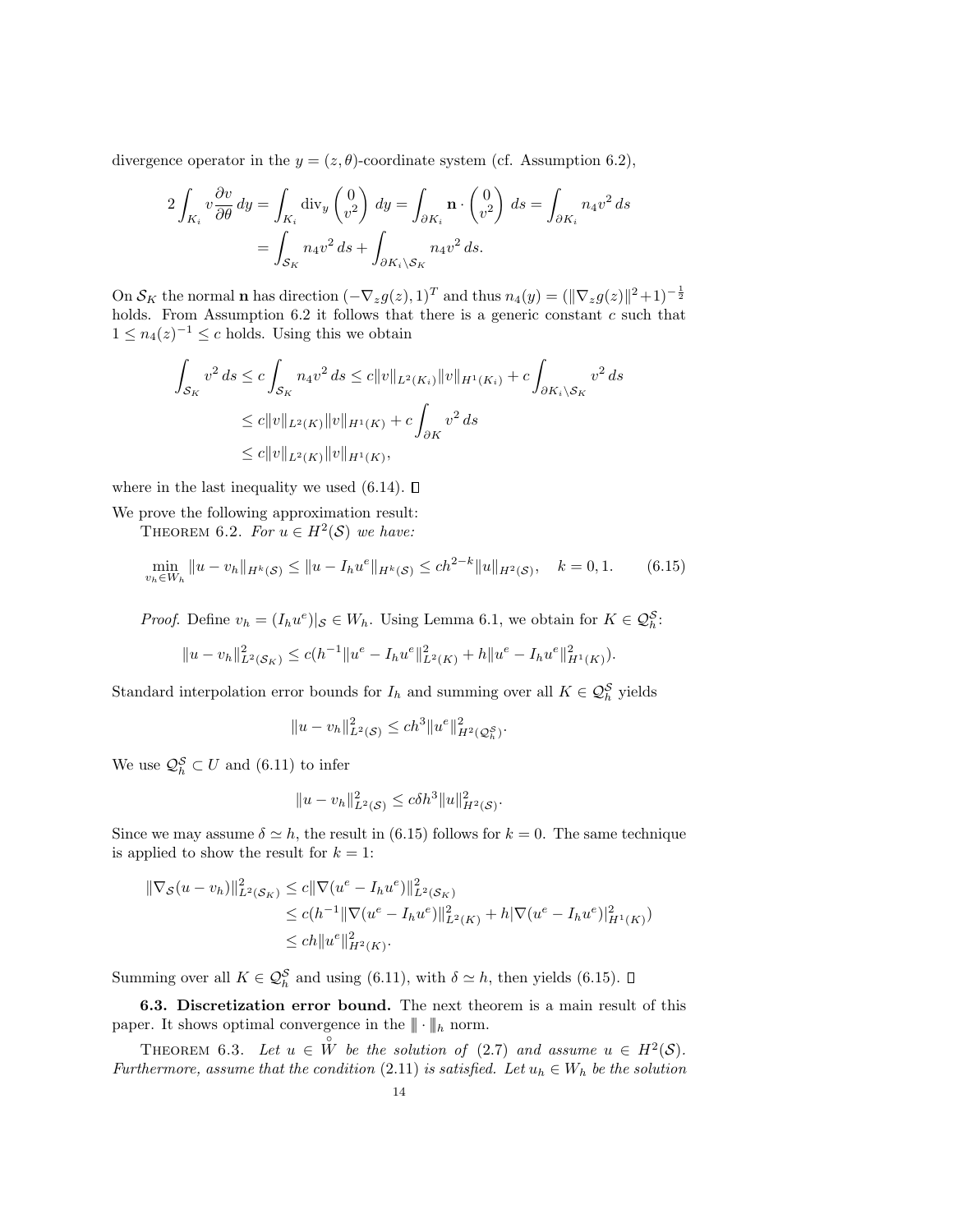of the discrete problem (3.7) with a stabilization parameter  $\sigma$  as in Theorem 4.1. The following error bound holds:

$$
||u - u_h||_h \le ch||u||_{H^2(\mathcal{S})}.
$$

*Proof.* For the solution  $u \in H^2(\mathcal{S})$  let  $e_I = u - (I_h u^e)|_{\mathcal{S}}$  denote the interpolation error and  $e = u - u_h$  the discretization error. Note that  $e_I$  is continuous and  $e_I \in W$ . Furthermore,  $e \in W^b$  holds. Using the interpolation error bound in Theorem 6.2 and  $H \subset L^2(\mathcal{S})$  we get

$$
||e_I||_W = (||\dot{e}_I||_H^2 + ||e_I||_H^2)^{\frac{1}{2}} \le (||\dot{e}_I||_{L^2(\mathcal{S})}^2 + ||e_I||_H^2)^{\frac{1}{2}} \le c||e_I||_{H^1(\mathcal{S})}
$$
  
  $\le ch||u||_{H^2(\mathcal{S})}.$  (6.16)

Using the ellipticity result in Theorem 4.1, the Galerkin orthogonality (3.8) and the continuity estimate of Lemma 5.1, we obtain

$$
c_s \Vert e \Vert_h^2 \le \langle \dot{e}, e \rangle_b + a_\sigma(e, e) + d(e, e) = \langle \dot{e}, e_I \rangle_b + a_\sigma(e, e_I) + d(e, e_I)
$$
  

$$
\le c \Vert e \Vert_h \Vert e_I \Vert_W.
$$

This together with  $(6.16)$  proves the theorem.  $\square$ 

7. Second order convergence. The aim of this section is to derive an error estimate  $||u - u_h||_* \le ch^2$  for  $\Delta t \sim h$  in a suitable norm with the help of a duality argument. To formulate an adjoint problem, we define a "reverse time" in the spacetime manifold S. Let  $X(t)$  be the Lagrangian particle path given by w and initial manifold  $\Gamma_0$ :

$$
\frac{dX}{dt}(t) = \mathbf{w}(X(t), t), \quad t \in [0, T], \quad X(0) \in \Gamma_0.
$$

Hence,  $\Gamma(t) = \{ X(t) | X(0) \in \Gamma_0 \}$ . Define, for  $t \in [0, T]$ :

$$
\widetilde{X}(t) := X(T - t), \quad \widetilde{\Gamma}(t) := \Gamma(T - t), \quad \widetilde{\mathbf{w}}(x, t) := -\mathbf{w}(x, T - t), \quad x \in \Omega.
$$

From

$$
\frac{d\widetilde{X}}{dt}(t) = -\frac{dX}{dt}(T-t) = -\mathbf{w}(X(T-t), T-t) = \widetilde{\mathbf{w}}(\widetilde{X}(t), t),
$$

it follows that  $\widetilde{X}(t)$  describes the particle paths corresponding to the flow  $\widetilde{\mathbf{w}}$  with  $\widetilde{X}(0) = X(T) \in \Gamma(T)$ . Hence,  $\widetilde{\Gamma}(t) = \{ \widetilde{X}(t) \mid \widetilde{X}(0) \in \Gamma(T) = \widetilde{\Gamma}_0 \}$ . We introduce the material derivative with respect to the flow field  $\tilde{\mathbf{w}}$ :

$$
\check{v}(x,t) := \frac{\partial v}{\partial t}(x,t) + \widetilde{\mathbf{w}}(x,t) \cdot \nabla v(x,t), \quad (x,t) \in \mathcal{S}.
$$

For a given  $f^* \in L^2(\mathcal{S})$  we consider the following dual problem

$$
\check{v} - \nu_d \Delta_{\widetilde{\Gamma}} v + \sigma \int_{\widetilde{\Gamma}(t)} v \, ds = f^* \quad \text{on } \widetilde{\Gamma}(t), \ t \in [0, T],
$$
\n
$$
v(\cdot, 0) = 0 \quad \text{on } \widetilde{\Gamma}_0 = \Gamma(T). \tag{7.1}
$$
\n
$$
15
$$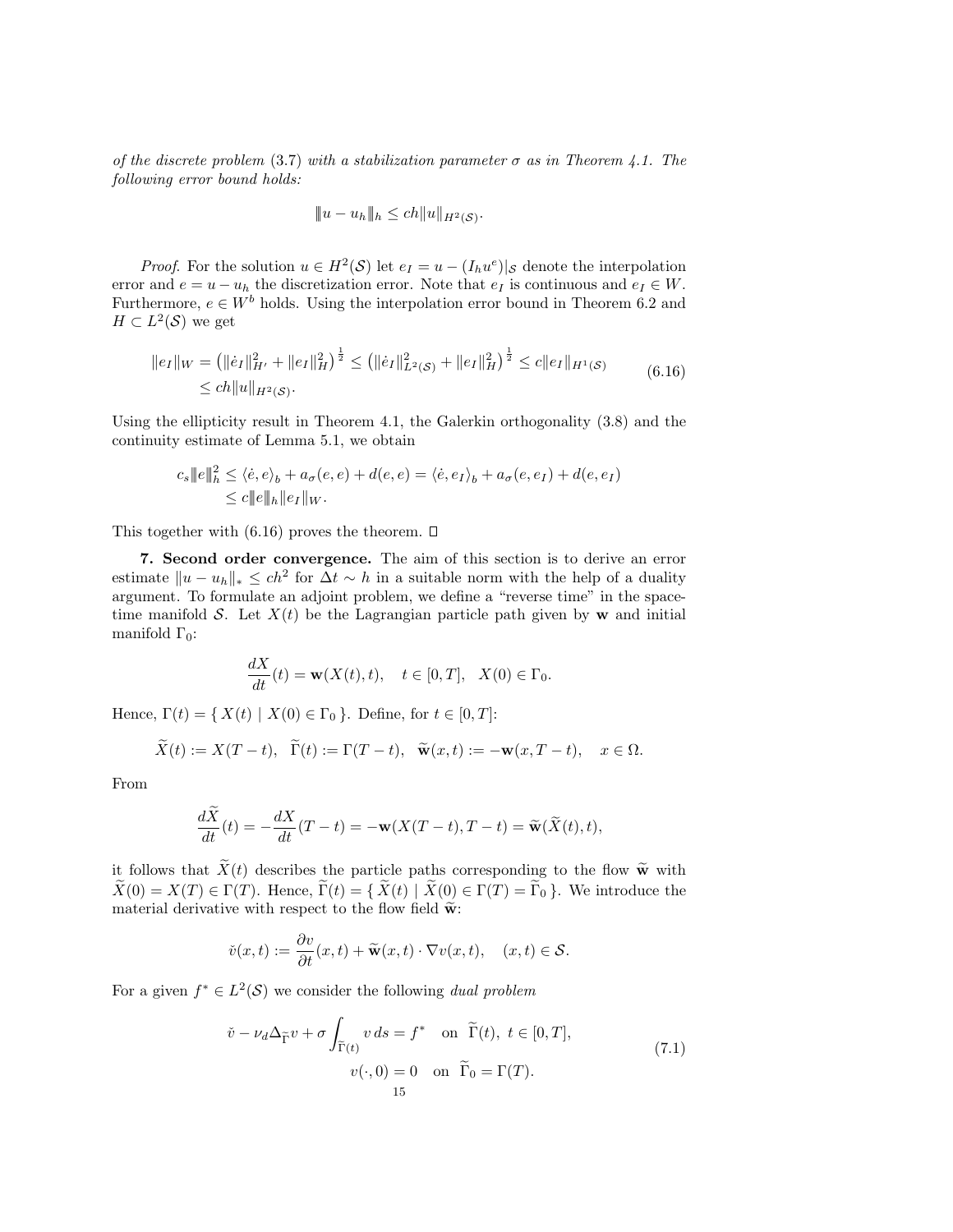The problem (7.1) is of integro-differential type. From the analysis of [26] it follows that a weak formulation of this problem as in (2.7), with the bilinear form  $a(\cdot, \cdot)$ replaced by  $a_{\sigma}(\cdot, \cdot)$ , has a unique solution  $v \in \overset{\circ}{W}$ . As is usual in the Aubin-Nitsche duality argument, we need a suitable regularity result for the dual problem (7.1). In the literature we did not find the regularity result that we need. Therefore we derived the result given in the following theorem. A proof is given in the next section.

THEOREM 7.1. Consider the parabolic surface problem

$$
\dot{u} - \nu_d \Delta_{\Gamma} u = f \quad on \quad \Gamma(t),
$$
  

$$
u(\cdot, 0) = 0 \quad on \quad \Gamma_0,
$$
 (7.2)

Let S be sufficiently smooth (precise assumptions are given in the proof) and  $f \in$  $L^2(\mathcal{S})$ . Then the unique weak solution  $u \in \overset{\circ}{W}$  of (7.2) satisfies  $u \in H^1(\mathcal{S})$ ,  $u \in$  $H^2(\Gamma(t))$  for almost all  $t \in [0, T]$ , and

$$
||u||_{H^{1}(S)}^{2} + \int_{0}^{T} ||u||_{H^{2}(\Gamma(t))}^{2} dt \le c||f||_{0}^{2},
$$
\n(7.3)

with a constant c independent of f. If in addition  $f \in H^1(\mathcal{S})$  and  $f|_{\Gamma_0} = 0$ , then  $u \in H^2(\mathcal{S})$  and

$$
||u||_{H^2(\mathcal{S})} \le c||f||_{H^1(\mathcal{S})},\tag{7.4}
$$

with a constant c independent of f.

*Proof.* Given in Section 8.  $\Box$ 

COROLLARY 7.2. Let  $S$  be sufficiently smooth (as in Theorem 7.1). Assume  $f^* \in H_0^1(\mathcal{S})$ . Then the unique weak solution  $v \in W_0$  of  $(7.1)$  satisfies  $v \in H^2(\mathcal{S})$  and

$$
||v||_{H^2(\mathcal{S})} \le c||f^*||_{H^1(\mathcal{S})},\tag{7.5}
$$

with a constant c independent of  $f^*$ .

*Proof.* We have  $v \in W_0 \subset L^2(\mathcal{S})$ . Hence,  $\int_{\tilde{\Gamma}(t)} v ds \in L^2(\mathcal{S})$  and

$$
\left\| \int_{\widetilde{\Gamma}(t)} v \, ds \right\|_{0} \leq (\max_{t \in [0,T]} |\widetilde{\Gamma}(t)|) \|v\|_{0} \leq c \|f^*\|_{H'} \leq c \|f^*\|_{0}.
$$

Therefore, v solves the parabolic surface problem

$$
\check{v} - \nu_d \Delta_{\widetilde{\Gamma}} v = F \quad \text{on } \widetilde{\Gamma}(t),
$$

$$
v(\cdot, 0) = 0 \quad \text{on } \widetilde{\Gamma}_0,
$$

with  $F := f^* - \sigma \int_{\widetilde{\Gamma}(t)} v \, ds \in L^2(\mathcal{S})$  and  $||F||_0 \le c||f^*||_0$ . The first part of Theorem 7.1 yields  $\check{v} \in L^2(\mathcal{S})$  and  $\|\check{v}\|_0 \leq c \|F\|_0$ . Hence, employing the Leibniz formula we check  $\frac{\partial}{\partial t} \int_{\tilde{\Gamma}(t)} v \, ds \in L^2(\mathcal{S})$ . This and  $v \in H$  yields  $\int_{\tilde{\Gamma}(t)} v \, ds \in H^1(\mathcal{S})$  together with a corresponding a priori estimate. Therefore,  $F \in H^1(\mathcal{S})$  and  $||F||_{H^1(\mathcal{S})} \leq c||f^*||_{H^1(\mathcal{S})}$ . From  $v(\cdot, 0) = 0$  on  $\tilde{\Gamma}_0$  and  $f^*|_{\tilde{\Gamma}_0} = 0$  we get  $F|_{\tilde{\Gamma}_0} = 0$ . Applying the second part of the theorem completes the proof.  $\square$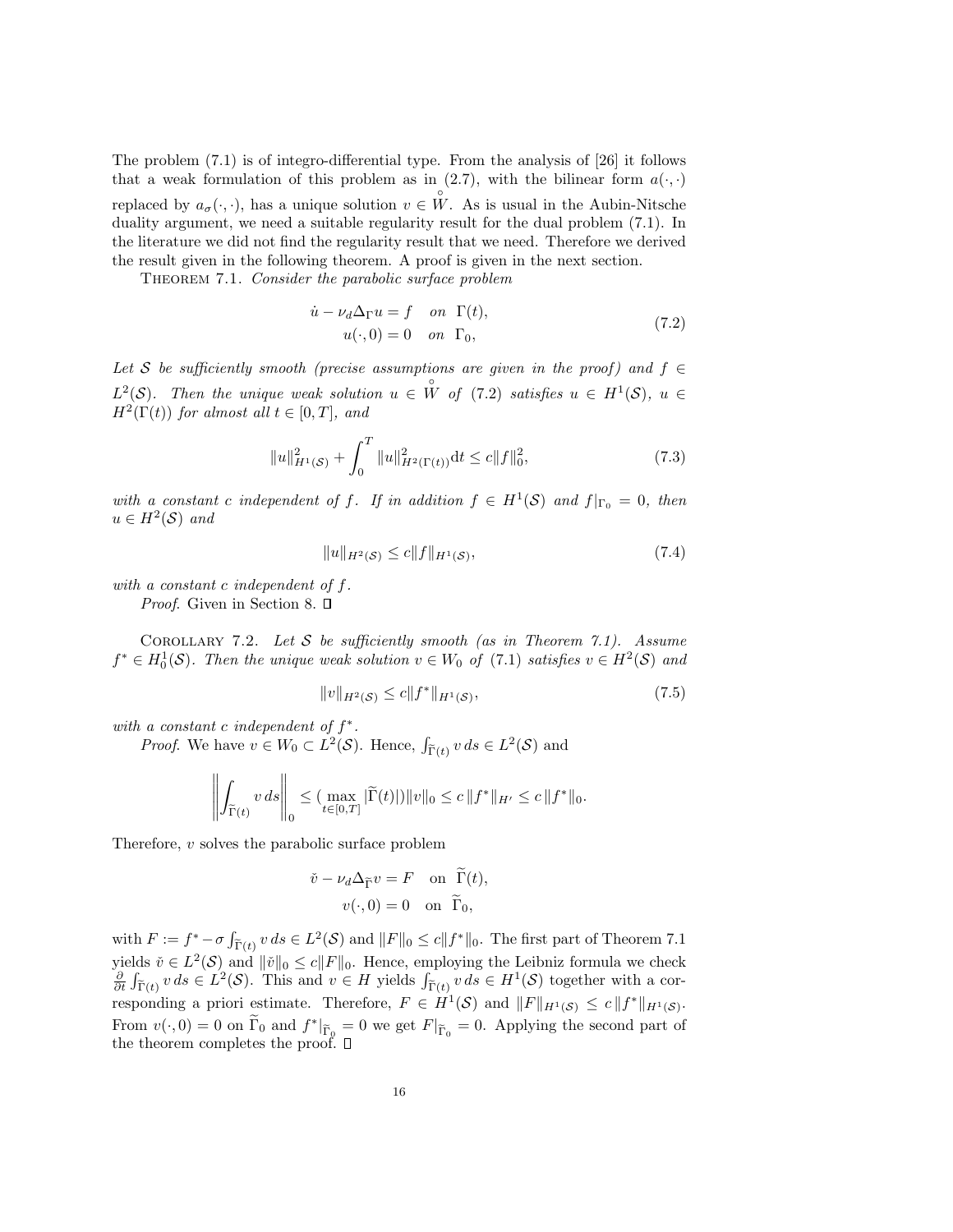LEMMA 7.3. Assume  $v \in H^2(\mathcal{S})$  solves (7.1) for some  $f^* \in H_0^1(\mathcal{S})$ . Define  $v^*(x,t) := v(x,T-t), \quad x \in \Gamma(t) = \widetilde{\Gamma}(T-t).$  Then one has

$$
\langle \dot{z}, v^* \rangle_b + a_{\sigma}(z, v^*) + d(z, v^*) = (z, f^*)_0 \quad \text{for all} \ \ z \in W_h + H^1(\mathcal{S}). \tag{7.6}
$$

*Proof.* From the definitions and using Leibniz rule we obtain (note that  $v^*$  is continuous, hence  $v^{*,n}_{-} = v^{*,n}_{+} = v^{*,n}$ :

$$
\langle \dot{z}, v^* \rangle_b + a_{\sigma}(z, v^*) + d(z, v^*)
$$
\n
$$
= \sum_{n=1}^N \int_{t_{n-1}}^{t_n} \int_{\Gamma(t)} \dot{z} v^* + z v^* \operatorname{div}_{\Gamma} \mathbf{w} \, ds \, dt + \sum_{n=1}^N ([z]^{n-1}, v^{*,n-1})_{t_{n-1}}
$$
\n
$$
+ \nu_d(\nabla_{\Gamma} z, \nabla_{\Gamma} v^*)_0 + \sigma \int_0^T \int_{\Gamma(t)} z \, dx \int_{\Gamma(t)} v^* \, dx \, dt
$$
\n
$$
= \sum_{n=1}^N ((z_{-}^n, v^{*,n})_{t_n} - (z_{+}^{n-1}, v^{*,n-1})_{t_{n-1}}) - \sum_{n=1}^N \int_{t_{n-1}}^{t_n} \int_{\Gamma(t)} z v^* \, ds \, dt
$$
\n
$$
+ \sum_{n=1}^N ([z]^{n-1}, v^{*,n-1})_{t_{n-1}} + \nu_d(\nabla_{\Gamma} z, \nabla_{\Gamma} v^*)_0 + \sigma(z, \int_{\Gamma(t)} v^* \, dx)_0
$$
\n
$$
= - (v^* + \nu_d \Delta_{\Gamma} v^* - \sigma \int_{\Gamma(t)} v^* \, dx, z)_0.
$$

Now note that on  $S$ :

$$
\begin{split} \dot{v}^*(\cdot,t) &= \frac{\partial v^*}{\partial t}(\cdot,t) + \mathbf{w}(\cdot,t)\nabla v^*(\cdot,t) = -\frac{\partial v}{\partial t}(\cdot,T-t) - \widetilde{\mathbf{w}}(\cdot,T-t)\cdot\nabla v(\cdot,T-t) \\ &= -\check{v}(\cdot,T-t), \end{split}
$$

and  $\Delta_{\Gamma(t)} v^*(\cdot, t) = \Delta_{\widetilde{\Gamma}(T-t)} v(\cdot, T-t)$ . From this and the equation for v in (7.1) it follows that  $\dot{v}^* + \nu_d \Delta_{\Gamma} v^* - \sigma \int_{\Gamma(t)} v^* dx = f^*$  on S. This completes the proof.

Denote by  $\|\cdot\|_{-1}$  a norm dual to the  $H_0^1(\mathcal{S})$  norm with respect to the  $L^2$ -duality. In the next theorem we present a main result of this paper.

THEOREM 7.4. Assume that  $S$  is sufficiently smooth (as in Theorem 7.1) and that the assumptions of Theorem 6.3 are satisfied. Then the following error estimate holds:

$$
||u - u_h||_{-1} \le ch^2 ||u||_{H^2(\mathcal{S})}.
$$

*Proof.* Take arbitrary  $f^* \in H_0^1(\mathcal{S})$ . Using the relation in (7.6), Galerkin orthogonality and the continuity result in Lemma 5.1 we obtain with  $e := u - u_h$ ,  $e_I = v^* - I_h(v^*)^e \in W$ :

$$
(e, f^*)_0 = \langle \dot{e}, v^* \rangle_b + a_\sigma(e, v^*) + d(e, v^*)
$$
  
=  $\langle \dot{e}, e_I \rangle_b + a_\sigma(e, e_I) + d(e, e_I) \le c \|e\|_h \|e_I\|_W$   
 $\le ch \|u\|_{H^2(\mathcal{S})} \|e_I\|_{H^1(\mathcal{S})} \le ch^2 \|u\|_{H^2(\mathcal{S})} \|v^*\|_{H^2(\mathcal{S})} \le ch^2 \|u\|_{H^2(\mathcal{S})} \|f^*\|_{H^1(\mathcal{S})},$  (7.7)

where in the last inequality we used the regularity estimate (7.5). From this the result immediately follows.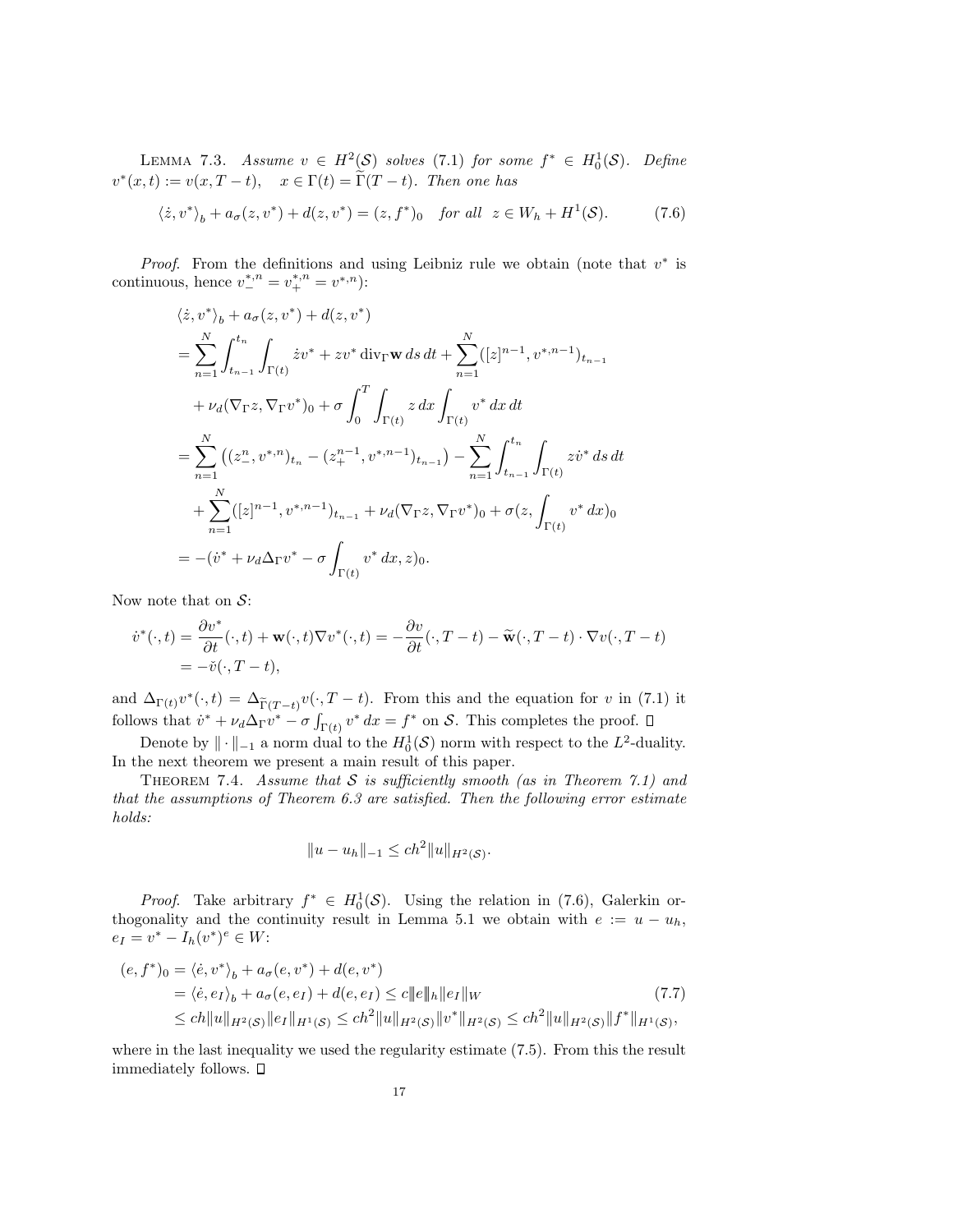REMARK 7.1. We proved the second order convergence in a norm weaker than the commonly considered  $L^2(\mathcal{S})$  norm. The reason is that our arguments use isotropic polynomial interpolation error bounds on 4D space-time elements. Naturally, such bounds call for isotropic space-time  $H^2$ -regularity bounds for the solution. For our problem class such regularity is more restrictive than in an elliptic case, since the solution is generally less regular in time than in space. We can overcome this by measuring the error in the weaker  $\|\cdot\|_{-1}$ -norm.

8. Proof of Theorem 7.1. Without loss of generality we may set  $\nu_d = 1$ . The weak formulation of (7.2) is as follows: determine  $u \in \overset{\circ}{W}$  such that

$$
\langle \dot{u}, v \rangle + (\nabla_{\Gamma} u, \nabla_{\Gamma} v)_0 = (f, v)_0 \quad \text{for all} \ \ v \in H. \tag{8.1}
$$

The proof is based on techniques as in [7], [14]. We define a Galerkin solution in a sequence of nested spaces spanned by a special choice of smooth basis functions. We derive uniform energy estimates for these Galerkin solutions and based on a compactness argument these estimates imply a bound in the  $\|\cdot\|_{H^1(\mathcal{S})}$  norm for the weak limit of these Galerkin solutions. We use a known  $H^2$ -regularity result for the Laplace-Beltrami equation on a smooth manifold and energy estimates for the material derivative of the Galerkin solutions to derive a bound on the  $\|\cdot\|_{H^2(\mathcal{S})}$  norm for the weak limit of these Galerkin solutions.

1. Galerkin subspace and boundedness of  $L^2$ -projection. We introduce Galerkin subspaces of  $\hat{W}$ , similar to those used in [7]. For this we need a smooth diffeomorphism between S and the cylindrical reference domain  $\hat{S} := \Gamma_0 \times (0,T)$ . We use a Langrangian mapping from  $\Gamma_0 \times [0, T]$  to the space-time manifold  $\mathcal{S}$ , as in [26]. The velocity field w and  $\Gamma_0$  are sufficiently smooth such that for all  $y \in \Gamma_0$  the ODE system

$$
\Phi(y,0) = y, \quad \frac{\partial \Phi}{\partial t}(y,t) = \mathbf{w}(\Phi(y,t),t), \quad t \in [0,T],
$$

has a unique solution  $x := \Phi(y, t) \in \Gamma(t)$  (recall that  $\Gamma(t)$  is transported with the velocity field **w**). The corresponding inverse mapping is given by  $\Phi^{-1}(x,t) := y \in \Gamma_0$ ,  $x \in \Gamma(t)$ . The Lagrangian mapping  $\Phi$  induces a bijection

$$
F: \Gamma_0 \times [0, T] \to \mathcal{S}, \quad F(y, t) := (\Phi(y, t), t).
$$

We assume this bijection to be a  $C^2$ -diffeomorphism between these manifolds.

For a function u defined on S we define  $\hat{u} = u \circ F$  on  $\Gamma_0 \times (0, T)$ :

$$
\widehat{u}(y,t) = u(\Phi(y,t),t) = u(x,t).
$$

Vice versa, for a function  $\hat{u}$  defined on  $\Gamma_0 \times (0,T)$  we define  $u = \hat{u} \circ F^{-1}$  on  $\mathcal{S}$ :

$$
u(x,t) = \widehat{u}(\Phi^{-1}(x,t),t) = \widehat{u}(y,t).
$$

By construction, we have

$$
\dot{u}(x,t) = \frac{\partial \hat{u}}{\partial t}(y,t). \tag{8.2}
$$

We need a surface integral transformation formula. For this we consider a local parametrization of  $\Gamma_0$ , denoted by  $\mu : \mathbb{R}^2 \to \Gamma_0$ , which is at least  $C^1$  smooth. Then,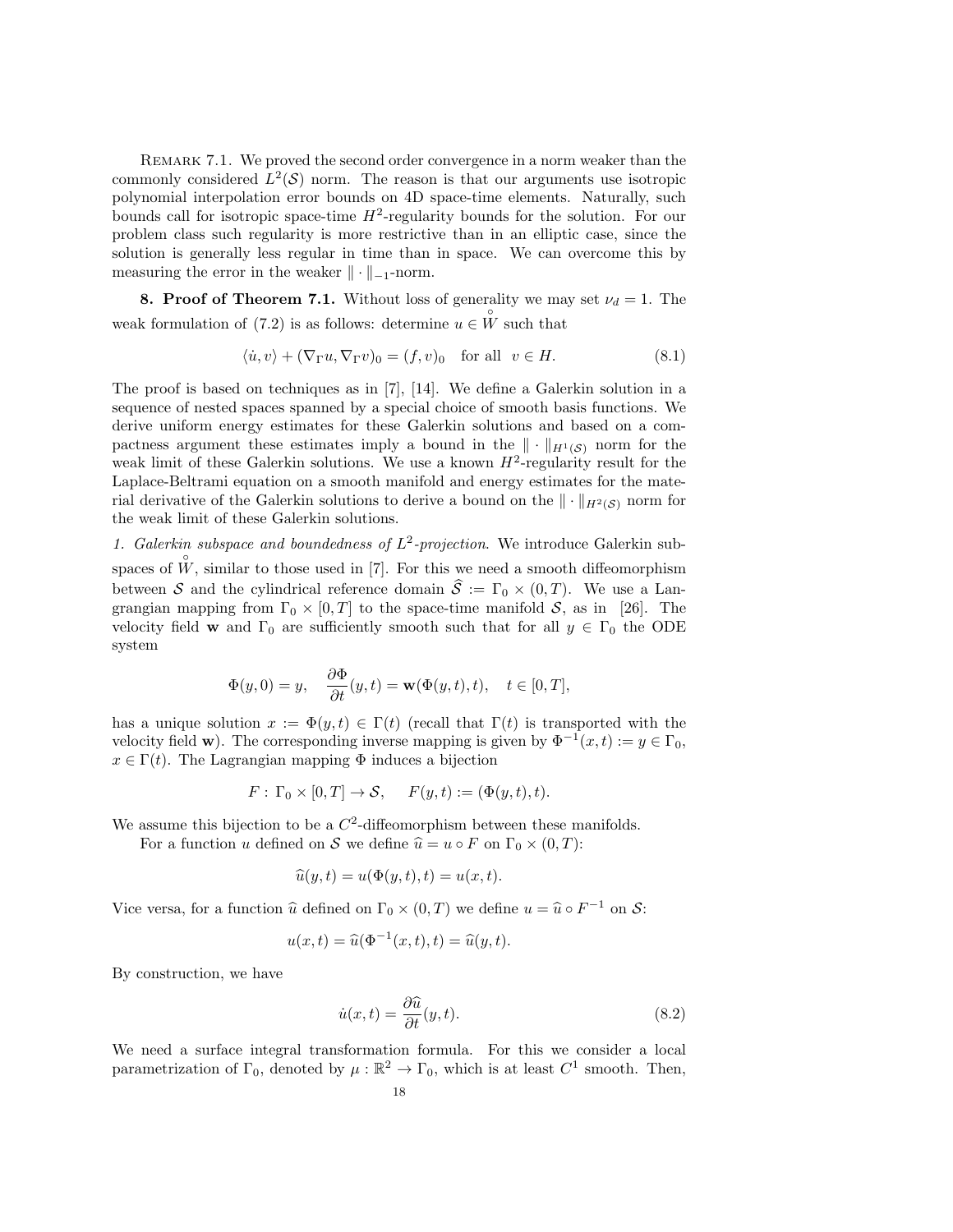$\Phi \circ \mu := \Phi(\mu(\cdot), t)$  defines a  $C^1$  smooth parametrization of  $\Gamma(t)$ . For the surface measures  $d\hat{s}$  and ds on  $\Gamma_0$  and  $\Gamma(t)$ , respectively, we have the relations

$$
ds = \gamma(\cdot, t) d\hat{s}, \qquad d\hat{s} = \tilde{\gamma}(\cdot, t) ds,
$$
\n(8.3)

with functions  $\gamma$  and  $\tilde{\gamma}$  that are both  $C^1$  smooth, bounded and uniformly bounded<br>away from zero:  $\alpha > \epsilon > 0$  on  $\Gamma_{\epsilon} \times (0, T)$  and  $\tilde{\epsilon} > \epsilon > 0$  on  $S$  of section 3.3 in [26] away from zero:  $\gamma \ge c > 0$  on  $\Gamma_0 \times (0, T)$  and  $\tilde{\gamma} \ge c > 0$  on S, cf. section 3.3 in [26].

Denote by  $\hat{\phi}_i$ ,  $j \in \mathbb{N}$  the eigenfunctions of the Laplace-Beltrami operator on  $\Gamma_0$ . Define  $\phi_i : \mathcal{S} \to \mathbb{R}$ 

$$
\phi_j(\Phi(y,t),t):=\widehat{\phi}_j(y),
$$

and note that due to (8.2) one has  $\dot{\phi}_j = 0$ . The set  $\{\phi_j(\cdot, t) | j \in \mathbb{N}\}\$ is dense in  $H^1(\Gamma(t))$ . We define the spaces

$$
X_N(t) = \text{span}\{\phi_1(\cdot, t), \dots, \phi_N(\cdot, t)\},
$$
  
\n
$$
X_N = \{\sum_{j=1}^N u_j(t)\phi_j(x, t) \mid u_j \in H^1(0, T; \mathbb{R}), u_j(0) = 0, 1 \le j \le N\}.
$$

Below, in step 2, we construct a Galerkin solution in the subspace  $X_N \subset \overset{\circ}{W}$ . Note that for  $v \in X_N$  we have  $v(\cdot, t) \in X_N(t)$ . In the analysis in step 6, we need  $H^1$ -stability of the  $L^2$ -projection on  $X_N(t)$ . This stability result is derived in the following lemma.

LEMMA 8.1. Denote by  $P_{X_N(t)}$  the  $L^2$ -orthogonal projector on  $X_N(t)$ , i.e., for  $\zeta \in L^2(\Gamma(t))$ :

$$
\int_{\Gamma(t)} P_{X_N(t)} \zeta \, v \, ds = \int_{\Gamma(t)} \zeta v \, ds \quad \text{for all} \ \ v \in X_N(t).
$$

For  $\zeta \in H^1(\Gamma(t))$  the estimate

$$
\|\nabla_{\Gamma} P_{X_N(t)}\zeta\|_{L^2(\Gamma(t))} \le C \,\|\zeta\|_{H^1(\Gamma(t))} \tag{8.4}
$$

holds with a constant independent of  $N$  and  $t$ .

*Proof.* Let  $\gamma$  be a smooth and positive function on  $\Gamma_0$ , then  $(f, g)_{\gamma} := \int_{\Gamma_0} fg \gamma ds$ defines a scalar product on  $L^2(\Gamma_0)$ . This scalar product induces a norm equivalent to the standard  $L^2(\Gamma_0)$ -norm. For given  $f \in H^1(\Gamma_0)$  let  $f_N$  be an  $(\cdot, \cdot)_{\gamma}$ -orthogonal projection on  $X_N(0)$ . Since  $\Delta_{\Gamma} f_N \in X_N(0)$ , we have  $\int_{\Gamma_0} \gamma f \Delta_{\Gamma} f_N ds = \int_{\Gamma_0} \gamma f_N \Delta_{\Gamma} f_N ds$ . Using this and integration by parts we obtain the identity:

$$
\int_{\Gamma_0} |\nabla_{\Gamma} f_N|^2 \gamma ds = \int_{\Gamma_0} (\nabla_{\Gamma} f_N \nabla_{\Gamma} \gamma) (f - f_N) ds + \int_{\Gamma_0} (\nabla_{\Gamma} f_N \nabla_{\Gamma} f) \gamma ds.
$$

Applying the Cauchy inequality, positivity and smoothness of  $\gamma$ , we get

$$
\int_{\Gamma_0} |\nabla_{\Gamma} f_N|^2 \, \mathrm{d} s \le c \int_{\Gamma_0} f^2 + |\nabla_{\Gamma} f|^2 \, \mathrm{d} s,
$$

i.e. the  $(\cdot, \cdot)_{\gamma}$ -orthogonal projection on  $X_N(0)$  is  $H^1$ -stable. For  $\zeta \in H^1(\Gamma(t))$  define  $\widehat{\zeta} = \zeta \circ \Phi \in H^1(\Gamma_0)$  and  $\widehat{\zeta}_N = \zeta_N \circ \Phi \in X_N(0)$ . From

$$
\int_{\Gamma_0} \widehat{\zeta}_N \widehat{\psi}_N \gamma \, d\widehat{s} = \int_{\Gamma(t)} \zeta_N \psi_N \, ds = \int_{\Gamma(t)} \zeta \psi_N \, ds = \int_{\Gamma_0} \widehat{\zeta} \widehat{\psi}_N \gamma \, d\widehat{s} \quad \forall \ \widehat{\psi}_N \in X_N(0),
$$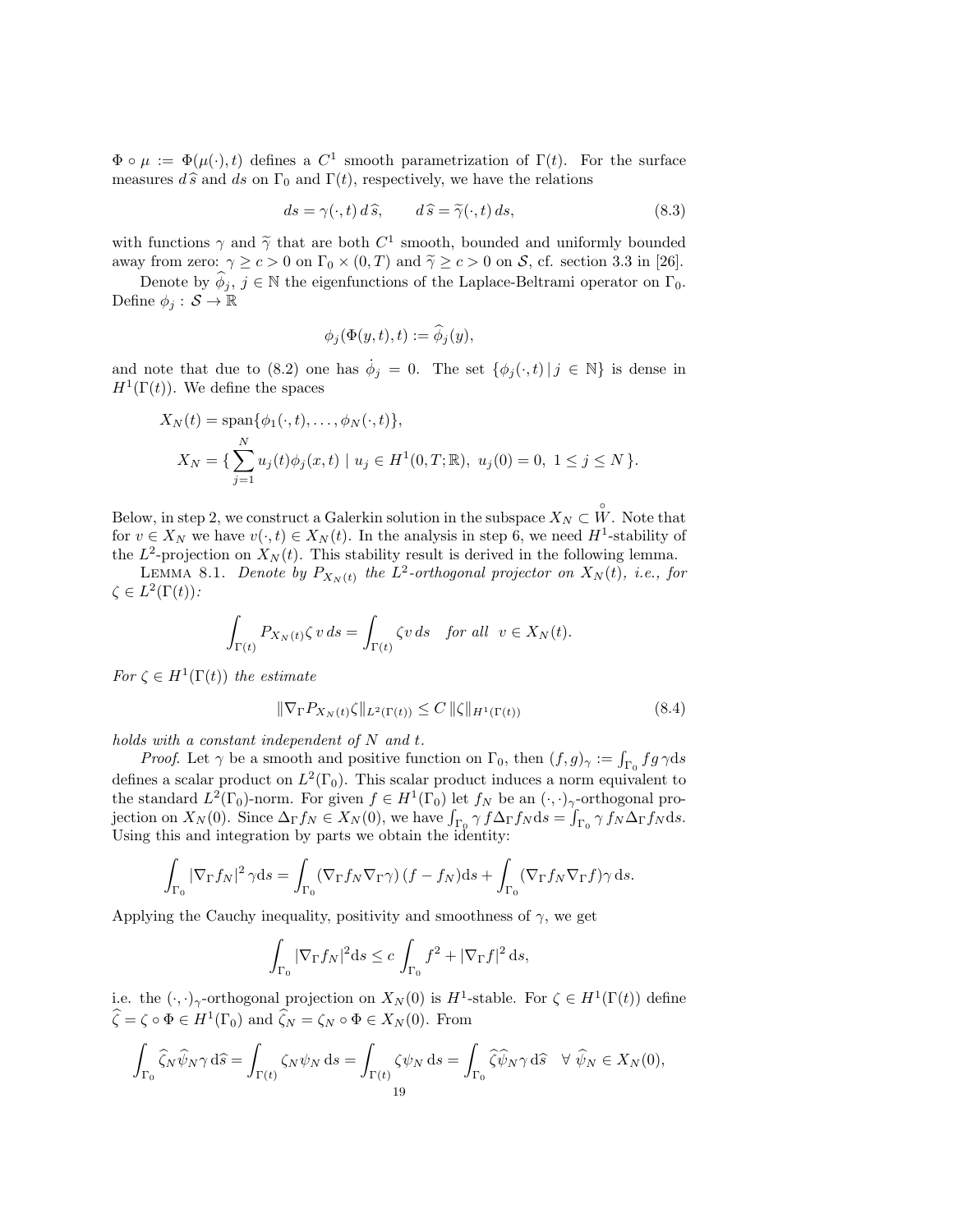it follows that  $\hat{\zeta}_N$  is the  $(\cdot, \cdot)_\gamma$ -orthogonal projection of  $\hat{\zeta}$ . Using the  $H^1$ -stability of this projection, the smoothness of  $\Phi$  and  $\Phi^{-1}$  and (8.3), we obtain

$$
\|\nabla_{\Gamma}\zeta_N\|_{L^2(\Gamma(t))} \leq C \|\nabla_{\Gamma}\zeta_N\|_{L^2(\Gamma_0)} \leq C \|\zeta\|_{H^1(\Gamma_0)} \leq C \|\zeta\|_{H^1(\Gamma(t))}.
$$

Thus, the estimate in  $(8.4)$  holds.  $\Box$ 

2. Existence of Galerkin solution  $u_N \in X_N$  and its boundedness in  $H^1(S)$  uniformly in N. We look for a Galerkin solution  $u_N \in X_N$  to (7.2). We consider the following projected surface parabolic equation: determine  $\mathbf{u}_N = (u_1, \dots u_N) \in H^1(0,T;\mathbb{R}^N)$ such that for  $u_N(x,t) := \sum_{j=1}^N u_j(t) \phi_j(x,t)$  we have  $u_N(\cdot, 0) = 0$  and

$$
\int_{\Gamma(t)} (\dot{u}_N - \Delta_{\Gamma} u_N) \phi \, ds = \int_{\Gamma(t)} f \phi \, ds \quad \text{for all} \ \phi \in X_N(t), \quad \text{a.e. in } t \in [0, T]. \tag{8.5}
$$

In terms of  $\mathbf{u}_N$  this can be rewritten as a linear system of ODEs of the form

$$
M(t)\frac{d\mathbf{u}_N}{dt} + A(t)\mathbf{u}_N(t) = b(t), \quad \mathbf{u}_N(0) = 0.
$$
 (8.6)

The matrices  $M, A$  are symmetric positive definite. Since for the eigenfunctions we have  $\hat{\phi}_i \in C^2(\Gamma_0)$ , see [2], and the diffeomorphism F is  $C^2$ -smooth, we have  $M, A \in W^1_{\infty}(0,T;\mathbb{R}^{N \times N})$ . The smallest eigenvalue of  $M(t)$  is bounded away from zero uniformly in  $t \in [0,T]$ . The right-hand side satisfies  $b \in L^2(0,T;\mathbb{R}^N)$ . By the theory of linear ordinary differential equations, e.g., Proposition 6.5 in [19], we have existence of a unique solution  $\mathbf{u}_N \in H^1(0,T;\mathbb{R}^N)$ . Moreover, if  $f \in H^1(\mathcal{S})$ , then  $b \in H^1(0,T;\mathbb{R}^N)$  and  $\mathbf{u}_N \in H^2(0,T;\mathbb{R}^N)$ . For the corresponding Galerkin solution  $u_N \in X_N$ , given by  $u_N(x,t) = \sum_{j=1}^N u_j(t)\phi_j(x,t)$ , we derive energy estimates. Taking  $\phi = u_N(\cdot, t) \in X_N(t)$  in (8.5) and applying integration by parts we obtain the identity

$$
\frac{1}{2}\frac{\mathrm{d}}{\mathrm{d}t}\int_{\Gamma(t)}u_N^2\,\mathrm{d}s + \int_{\Gamma(t)}|\nabla_{\Gamma}u_N|^2 - \frac{1}{2}(\mathrm{div}_{\Gamma}\mathbf{w})u_N^2\,\mathrm{d}s = \int_{\Gamma(t)}fu_N\,\mathrm{d}s.
$$

Applying the Cauchy inequality to handle the term on the right-hand side and using a Gronwall argument, with  $u_N(\cdot, 0) = 0$ , yields

$$
\sup_{t \in (0,T)} \int_{\Gamma(t)} u_N^2 \, ds + \int_0^T \int_{\Gamma(t)} |\nabla_{\Gamma} u_N|^2 \, ds \, dt \le C \|f\|_0^2,
$$

and thus

$$
||u_N||_H \le C||f||_0,\t\t(8.7)
$$

with a constant independent of N. Taking  $\phi = u_N(\cdot, t) \in X_N(t)$  in (8.5) and using the identity

$$
\int_{\Gamma} \nabla_{\Gamma} v \cdot \nabla_{\Gamma} \dot{v} \, ds = \frac{1}{2} \frac{d}{dt} \int_{\Gamma} |\nabla_{\Gamma} v|^2 \, ds - \frac{1}{2} \int_{\Gamma} |\nabla_{\Gamma} v|^2 \, \text{div}_{\Gamma} \mathbf{w} \, ds + \int_{\Gamma} D(\mathbf{w}) \nabla_{\Gamma} v \cdot \nabla_{\Gamma} v \, ds,
$$

with the tensor  $D(\mathbf{w})_{ij} = \frac{1}{2} \left( \frac{\partial \mathbf{w}_j}{\partial x_i} + \frac{\partial \mathbf{w}_i}{\partial x_j} \right)$  (cf. (2.11) in [7]) yields

$$
\int_{\Gamma(t)} \dot{u}_N^2 ds + \frac{1}{2} \frac{d}{dt} \int_{\Gamma(t)} |\nabla_{\Gamma} u_N|^2 ds
$$
  
= 
$$
\frac{1}{2} \int_{\Gamma(t)} |\nabla_{\Gamma} u_N|^2 \operatorname{div}_{\Gamma} \mathbf{w} ds - \int_{\Gamma(t)} D(\mathbf{w}) \nabla_{\Gamma} u_N \cdot \nabla_{\Gamma} u_N ds + \int_{\Gamma(t)} f \dot{u}_N ds.
$$
  
20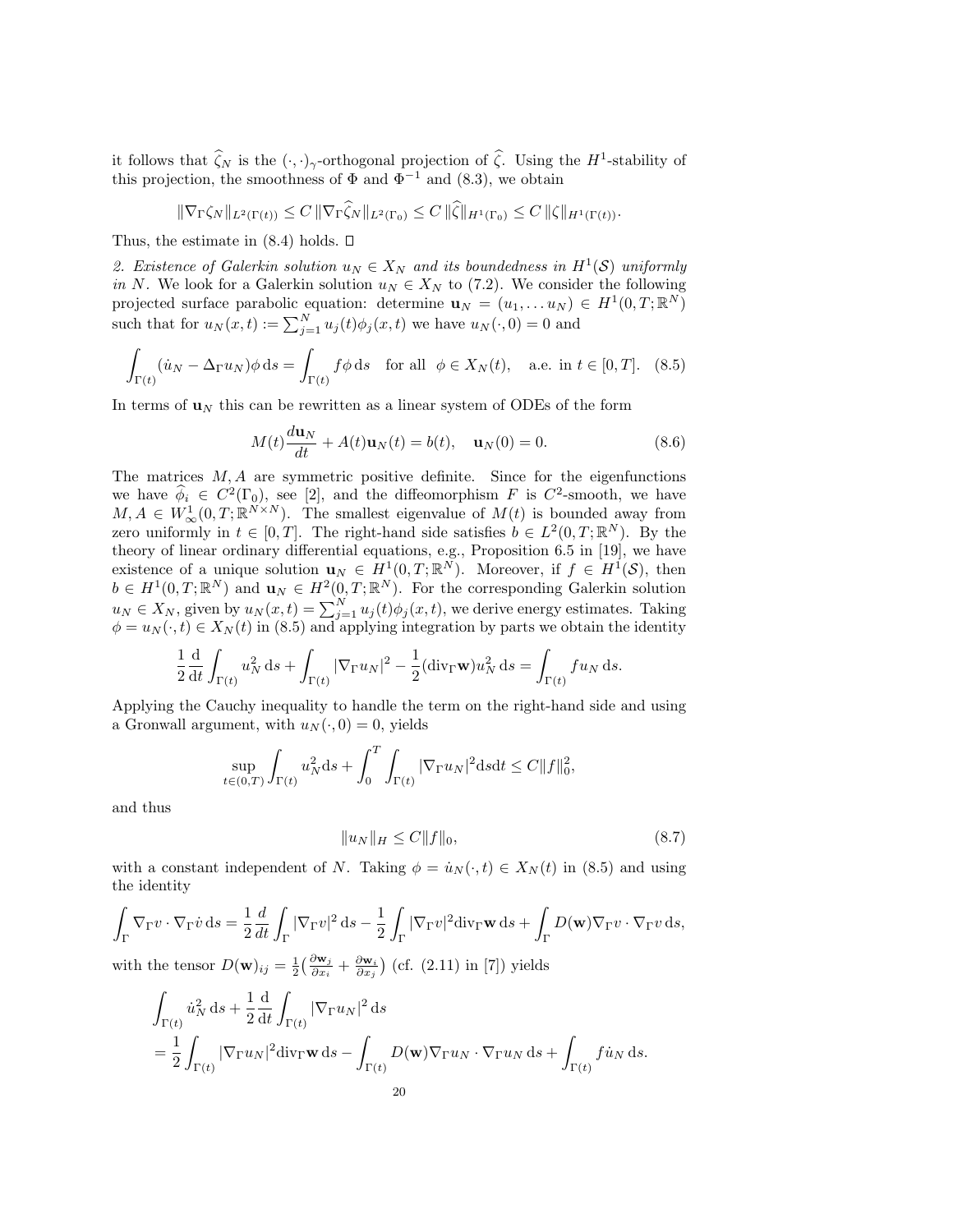Employing the Cauchy inequality and a Gronwall inequality, with  $u_N(\cdot, 0) = 0$ , we obtain

$$
\sup_{t \in (0,T)} \int_{\Gamma(t)} |\nabla_{\Gamma} u_N|^2 \, ds + \int_0^T \int_{\Gamma(t)} |\dot{u}_N|^2 \, ds \, dt \le C \|f\|_0^2,\tag{8.8}
$$

with a constant independent of  $N$ . From the results in  $(8.7)$  and  $(8.8)$  we obtain the uniform boundedness result

$$
||u_N||_{H^1(\mathcal{S})} \le C||f||_0. \tag{8.9}
$$

3. The weak limit u solves (8.1) and  $||u||_{H^1(\mathcal{S})} \leq C||f||_0$  holds. From the uniform boundedness (8.9) it follows that there is a subsequence, again denoted by  $(u_N)_{N\in\mathbb{N}}$ , that weakly converges to some  $u \in H^1(\mathcal{S})$ :

$$
u_N \rightharpoonup u \quad \text{in} \quad H^1(\mathcal{S}).\tag{8.10}
$$

As a direct consequence of this weak convergence and (8.9) we get

$$
||u||_{H^1(\mathcal{S})} \le c||f||_0. \tag{8.11}
$$

We recall an elementary result from functional analysis. Let  $X, Y$  be normed spaces,  $T: X \to Y$  linear and bounded and  $(x_n)_{n \in \mathbb{N}}$  a sequence in X, then the following holds:

$$
x_n \rightharpoonup x \quad \text{in } X \quad \Rightarrow \quad Tx_n \rightharpoonup Tx \quad \text{in } Y. \tag{8.12}
$$

Hence, from (8.10) we obtain the following, which we need further on:

$$
\dot{u}_N \rightharpoonup \dot{u} \quad \text{in} \quad L^2(\mathcal{S}), \quad u_N \rightharpoonup u \quad \text{in} \quad H. \tag{8.13}
$$

We now show that u is the solution of (8.1). Define  $\hat{X}_N := \text{span}\{\hat{\phi}_1, \dots, \hat{\phi}_N\}$  and note that  $\cup_{N\in\mathbb{N}}\hat{X}_N$  is dense in  $H^1(\Gamma_0)$ . The set  $\hat{C} = \{ t \to \sum_{j=0}^n t^j \hat{\psi}_j \mid \hat{\psi}_j \in \hat{X}_N, n, N \in \mathbb{N} \}$  $\mathbb{N}$  is dense in  $L^2(0,T;H^1(\Gamma_0))$ . Using this and Lemma 3.3 in [26] it follows that  $C = \{ \sum_{j=0}^n t^j \psi_j(x,t) \mid \psi_j(\cdot,t) \in X_N(t), \ n, N \in \mathbb{N} \}$  is dense in H. Consider  $\psi(x,t) =$  $t^{j}\phi_{k}(x,t)$ . From (8.5) it follows that for  $N\geq k$  we have

$$
\int_0^T \int_{\Gamma(t)} \dot{u}_N \psi + \nabla_{\Gamma} u_N \cdot \nabla_{\Gamma} \psi \, ds \, dt = \int_0^T \int_{\Gamma(t)} f \psi \, ds \, dt
$$

and using (8.10) it follows that this equality holds with  $u_N$  replaced by u. From linearity and density of C in H we conclude that  $u \in H^1(\mathcal{S}) \subset W$  solves (8.1). It remains to check whether u satisfies the homogeneous initial condition.

From the weak convergence in  $H^1(\mathcal{S})$ , the boundedness of the trace operator  $T: H^1(\mathcal{S}) \to L^2(\Gamma_0)$ ,  $Tv = v(\cdot, 0)$  and  $(8.12)$  it follows that  $u_N(\cdot, 0)$  converges weakly to  $u(\cdot,0)$  in  $L^2(\Gamma_0)$ . From the property  $u_N(\cdot,0) = 0$  for all N it follows that  $u(\cdot,0) = 0$ holds. Hence  $u \in \overset{\circ}{W}$  holds.

4. The estimate  $\|\nabla_{\Gamma}^2 u\|_0 \leq c \|f\|_0$  holds. The function u is a (weak) solution of  $-\Delta_{\Gamma} u = f - \dot{u}$  on  $\Gamma(t)$ , with  $f(\cdot, t) - \dot{u}(\cdot, t) \in L^2(\Gamma(t))$  for almost all  $t \in [0, T]$ . The  $H^2$ -regularity theory for a Laplace-Beltrami equation on a smooth manifold (see [2]) yields  $u \in H^2(\Gamma(t))$  and  $||u||_{H^2(\Gamma(t))} \leq C_t ||f(\cdot,t) - \dot{u}(\cdot,t)||_{L^2(\Gamma(t))}$ . Due to the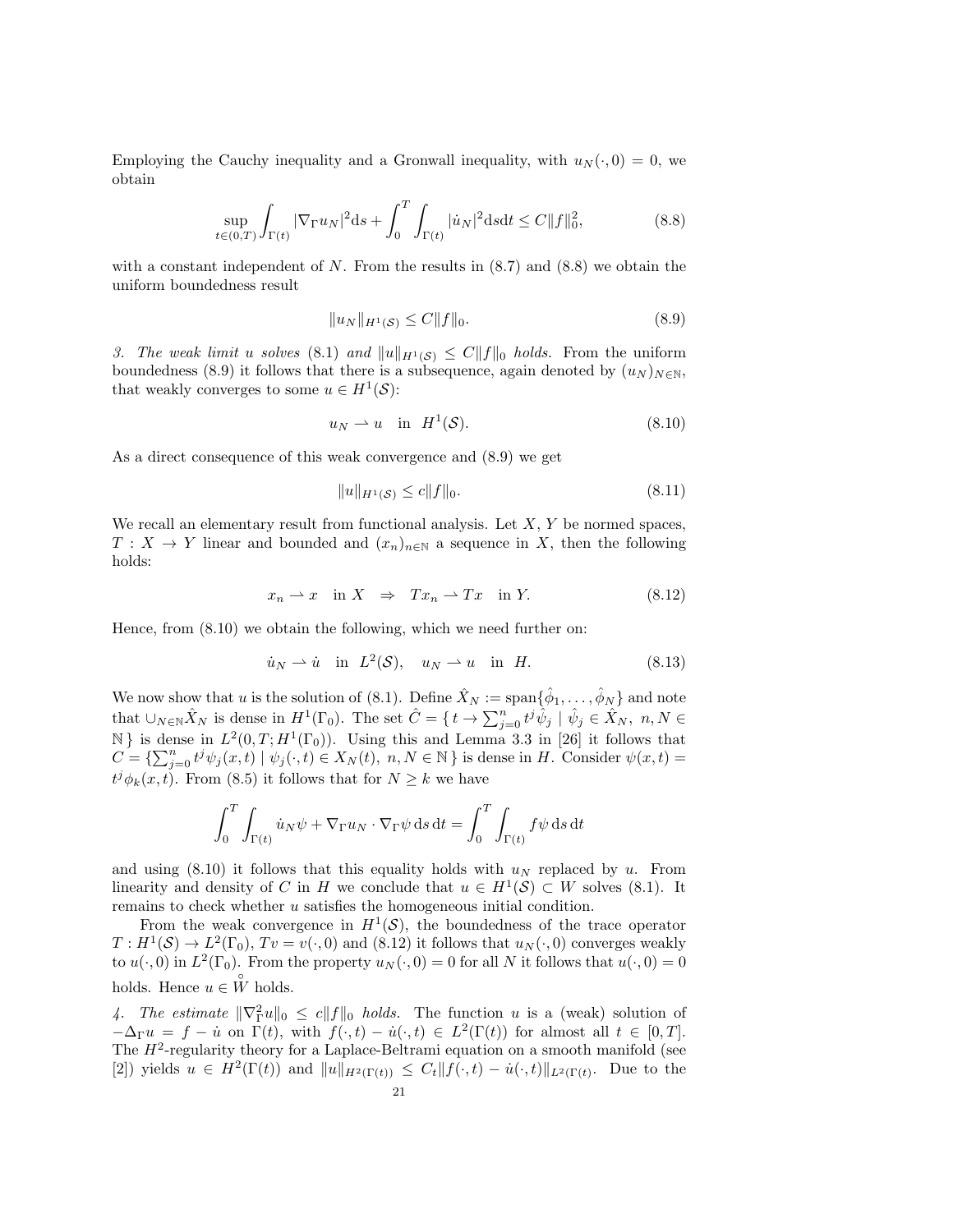smoothness of  $S$  we can assume  $C_t$  to be uniformly bounded w.r.t. t. Using this and (8.11) we get

$$
\|\nabla_{\Gamma}^{2}u\|_{0}^{2} \leq \int_{0}^{T} \|u\|_{H^{2}(\Gamma(t))}^{2} dt \leq c \int_{0}^{T} \|f(\cdot,t) - \dot{u}(\cdot,t)\|_{L^{2}(\Gamma(t))}^{2} dt \leq c \|f\|_{0}^{2}.
$$
 (8.14)

From this and (8.11) the result (7.3) follows.

5. The estimate  $\|\nabla_{\Gamma}\dot{u}\|_0 \leq c\|f\|_{H^1(\mathcal{S})}$  holds. We will use the assumptions  $f \in$  $H^1(\mathcal{S})$  and  $f|_{t=0} = 0$ . We need a commutation formula for the material derivative and the Laplace-Beltrami operator. To derive this, we use the notation  $\nabla_{\Gamma} g =$  $(\underline{D}_1 g, \ldots, \underline{D}_d g)^T$  for the components of the tangential derivative and the following identity, given in Lemma 2.6 of [11]:

$$
(\underline{D}_i g) = \underline{D}_i \dot{g} - A_{ij}(\mathbf{w}) \underline{D}_j g
$$
, with  $A_{ij}(\mathbf{w}) = \underline{D}_i \mathbf{w}_j - \nu_i \nu_s \underline{D}_j \mathbf{w}_s$ ,  $\mathbf{n}_{\Gamma} = (\nu_1, \dots, \nu_d)^T$ .

Let  $\nabla_{\Gamma} \mathbf{w} = (\nabla_{\Gamma} w_1 \dots \nabla_{\Gamma} w_d) \in \mathbb{R}^{3 \times 3}$ ,  $\mathbf{A} = \nabla_{\Gamma} \mathbf{w} - \mathbf{n}_{\Gamma} \mathbf{n}_{\Gamma}^T (\nabla_{\Gamma} \mathbf{w})^T$  and  $e_i$  the *i*-th basis vector in  $\mathbb{R}^3$ . This relation can be written as  $(\underline{D}_i g) = \underline{D}_i \dot{g} - e_i^T A \nabla_{\Gamma} g$ . For a vector function  $\mathbf{g} = (g_1, \dots, g_d)^T$  this yields  $(\text{div}_{\Gamma} \mathbf{g}) = \text{div}_{\Gamma} \dot{\mathbf{g}} - \text{tr}(\mathbf{A} \nabla_{\Gamma} \mathbf{g})$ . For a scalar function g the relation yields  $(\nabla_{\Gamma} g) = \nabla_{\Gamma} g - \mathbf{A} \nabla_{\Gamma} g$ . Taking  $\mathbf{g} = \nabla_{\Gamma} f$  thus results in the following relation:

$$
(\dot{\Delta}_{\Gamma}g) - \Delta_{\Gamma}\dot{g} = -\text{div}_{\Gamma}(\mathbf{A}\nabla_{\Gamma}g) - \text{tr}(\mathbf{A}\nabla_{\Gamma}^2g) =: R(\mathbf{w}, g). \tag{8.15}
$$

We take  $\phi = \phi_i \ (1 \leq i \leq N)$  in (8.5). Recall that from  $f \in H^1(\mathcal{S})$  and smoothness of S it follows that for  $b, M, A$  in (8.6) we have  $b \in H^1(0,T;\mathbb{R}^N)$  and  $M, A \in$  $W^1_{\infty}(0,T;\mathbb{R}^{N\times N})$  and thus  $\mathbf{u}_N \in H^2(0,T;\mathbb{R}^N)$ . Hence, differentiation w.r.t. t of (8.5), with  $\phi = \phi_i$ , is allowed and using the Leibnitz formula,  $\dot{\phi}_i = 0$  and the commutation relation (8.15) we obtain, with  $v_N := \dot{u}_N$ ,

$$
\int_{\Gamma(t)} (\dot{v}_N - \Delta_{\Gamma} v_N) \phi_i ds
$$
\n
$$
= - \int_{\Gamma(t)} (\dot{u}_N - \Delta_{\Gamma} u_N) \phi_i \text{div}_{\Gamma} \mathbf{w} ds + \int_{\Gamma(t)} (\dot{f} + f \text{div}_{\Gamma} \mathbf{w} + R(\mathbf{w}, u_N)) \phi_i ds.
$$
\n(8.16)

We multiply this equation by  $\dot{u}_i(t)$  and sum over i to get

$$
\frac{1}{2} \frac{d}{dt} \int_{\Gamma(t)} v_N^2 ds + \int_{\Gamma(t)} |\nabla_{\Gamma} v_N|^2 ds
$$
\n
$$
= - \int_{\Gamma(t)} (\dot{u}_N - \Delta_{\Gamma} u_N) v_N \operatorname{div}_{\Gamma} \mathbf{w} ds + \int_{\Gamma(t)} (\dot{f} + f \operatorname{div}_{\Gamma} \mathbf{w} + R(\mathbf{w}, u_N)) v_N ds
$$
\n
$$
+ \frac{1}{2} \int_{\Gamma(t)} v_N^2 \operatorname{div}_{\Gamma} \mathbf{w} ds.
$$
\n(8.17)

To treat the first term on the right-hand side, we apply integration by parts and the Cauchy inequality:

$$
\begin{aligned} & \int_{\Gamma(t)} (\dot{u}_N - \Delta_{\Gamma} u_N) v_N \, \text{div}_{\Gamma} \mathbf{w} \, \text{d}s \\ &\leq c (\|\dot{u}_N\|_{L^2(\Gamma(t))}^2 + \|\nabla_{\Gamma} u_N\|_{L^2(\Gamma(t))}^2) + \frac{1}{4} \|\nabla_{\Gamma} v_N\|_{L^2(\Gamma(t))}^2. \end{aligned}
$$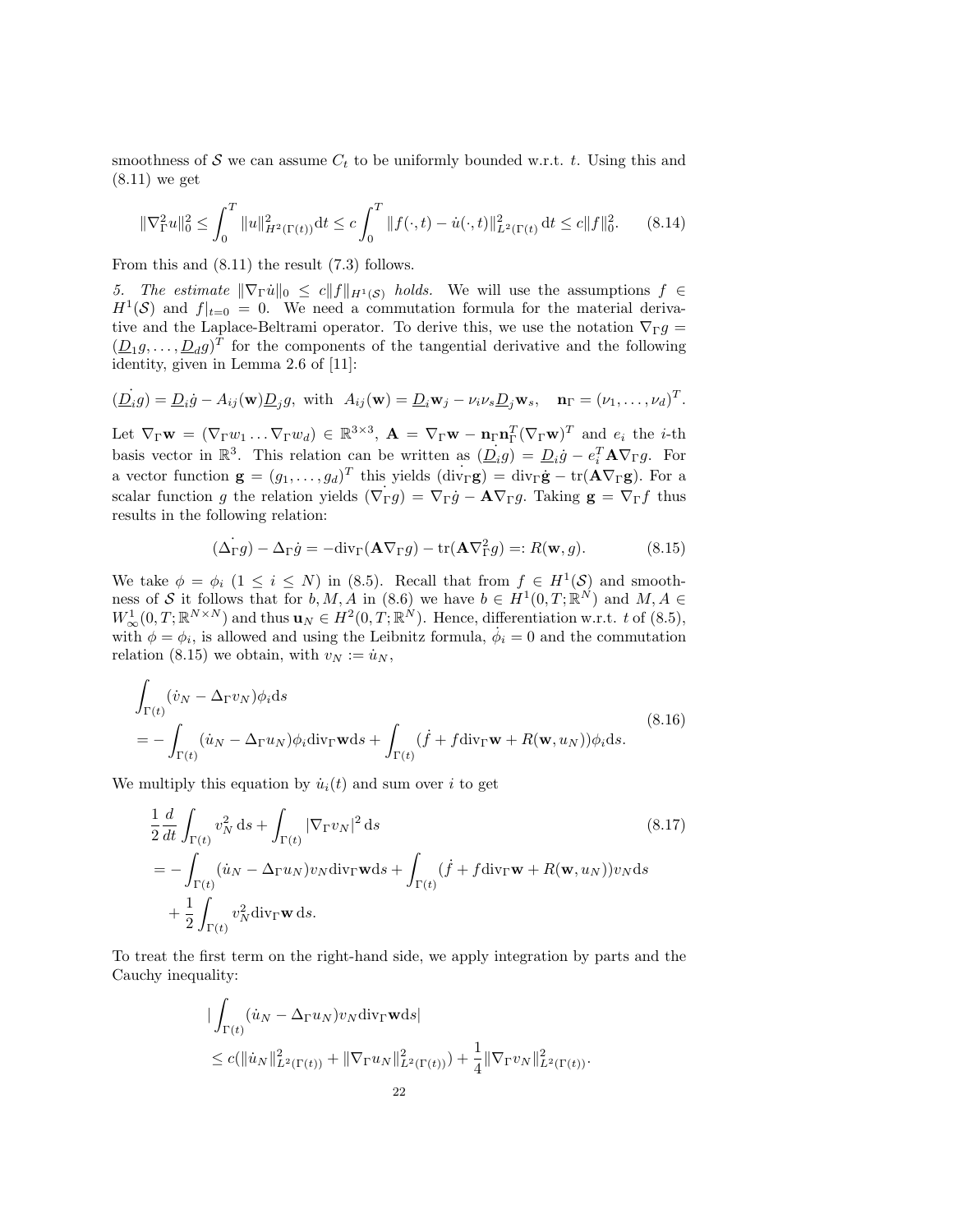For the second term we eliminate the second derivatives of  $u_N$  that occur in  $R(\mathbf{w}, u_N)$ using the partial integration identity

$$
\int_{\Gamma} f \underline{D}_i^2 g \, \mathrm{d} s = -\int_{\Gamma} \underline{D}_i f \underline{D}_i g \, \mathrm{d} s + \int_{\Gamma} f \underline{D}_i g \kappa \nu_i \, \mathrm{d} s.
$$

Thus we get

$$
\begin{aligned}\n&\|\int_{\Gamma(t)} (\dot{f} + f \operatorname{div}_{\Gamma} \mathbf{w} + R(\mathbf{w}, u_N)) v_N \mathrm{d}s\| \\
&\leq c (\|\dot{f}\|_{L^2(\Gamma(t))} + \|f\|_{L^2(\Gamma(t))}) \|v_N\|_{L^2(\Gamma(t))} + c \|u_N\|_{H^1(\Gamma(t))} \|v_N\|_{H^1(\Gamma(t))} \\
&\leq c (\|\dot{f}\|_{L^2(\Gamma(t))}^2 + \|f\|_{L^2(\Gamma(t))}^2 + \|u_N\|_{H^1(\Gamma(t))}^2 + \|\dot{u}_N\|_{L^2(\Gamma(t))}^2) + \frac{1}{4} \|\nabla_{\Gamma} v_N\|_{L^2(\Gamma(t))}^2.\n\end{aligned}
$$

The two terms  $\frac{1}{4} \|\nabla_{\Gamma} v_N\|_{L^2(\Gamma(t))}^2$  can be absorbed by the term  $\|\nabla_{\Gamma} v_N\|_{L^2(\Gamma(t))}^2$  on the left-hand side in (8.17). Using the estimates (8.8), (8.9) and a Gronwall inequality, we obtain from (8.17)

$$
\sup_{t \in (0,T)} \int_{\Gamma(t)} v_N^2 \, ds + \int_0^T \int_{\Gamma(t)} |\nabla_{\Gamma} v_N|^2 \, ds \, dt \le C \left( \|f\|_{H^1(\mathcal{S})}^2 + \|v_N\|_{\Gamma_0}^2 \right). \tag{8.18}
$$

Since  $\mathbf{u}_N \in H^2(0, T; \mathbb{R}^N)$ , the function  $\frac{d\mathbf{u}_N}{dt}$  is continuous and from (8.6) we get  $\frac{d\mathbf{u}_N}{dt}(0) = M(0)^{-1}b(0) = 0$ , due to the assumption  $f(\cdot, 0) = 0$  on  $\Gamma_0$ . Therefore,  $v_N(x, 0) = \sum_{j=1}^N \frac{d\mathbf{u}_j}{dt}(0) \phi_j(x, 0) = 0$  on  $\Gamma_0$ . Using this in (8.18) we get

$$
||v_N||_H = ||\dot{u}_N||_H \le C||f||_{H^1(\mathcal{S})}
$$
\n(8.19)

uniformly in N. Hence for a subsequence, again denoted by  $(v_N)_{N\in\mathbb{N}}$ , we have  $v_N \to v$ in H. This implies, cf. (8.12),  $v_N \rightharpoonup v$  in  $L^2(\mathcal{S})$ . Due to (8.13) and uniqueness of weak limits we obtain  $v = \dot{u}$ , i.e.

$$
v_N \rightharpoonup \dot{u} \quad \text{in} \quad H \tag{8.20}
$$

holds. Passing to the limit in (8.19) we get  $||\dot{u}||_H = ||v||_H \leq C||f||_{H^1(\mathcal{S})}$ , which implies

$$
\|\nabla_{\Gamma}\dot{u}\|_{0} \le C\|f\|_{H^{1}(\mathcal{S})}.\tag{8.21}
$$

6. The estimate  $\|\ddot{u}\|_0 \leq c \|f\|_{H^1(\mathcal{S})}$  holds. First we show  $\ddot{u} \in H'$ . For arbitrary  $\zeta \in C^1(\mathcal{S})$  and  $\zeta_N = P_{X_N(t)} \zeta(\cdot, t) \in X_N(t)$ , with  $P_{X_N(t)}$  the orthogonal projection defined in Lemma 8.1, using the relation (8.16) we obtain

$$
\langle \ddot{u}_N, \zeta \rangle = \int_0^T \int_{\Gamma(t)} \ddot{u}_N \zeta \, \mathrm{d}s \mathrm{d}t = \int_0^T \int_{\Gamma(t)} \ddot{u}_N \zeta_N \mathrm{d}s \mathrm{d}t = \int_0^T \int_{\Gamma(t)} \dot{v}_N \zeta_N \mathrm{d}s \mathrm{d}t
$$
\n
$$
= \int_0^T \int_{\Gamma(t)} [(f + \Delta_{\Gamma} v_N) - (\dot{u}_N - \Delta_{\Gamma} u_N) \mathrm{div}_{\Gamma} \mathbf{w} + f \mathrm{div}_{\Gamma} \mathbf{w} + R(\mathbf{w}, u_N)] \zeta_N \mathrm{d}s \mathrm{d}t.
$$

Applying integration by parts, the Cauchy inequality, Lemma 8.1 and the estimates (8.8) and (8.18), we get

$$
|\langle \ddot{u}_N, \zeta \rangle| \le c \|f\|_{H^1(\mathcal{S})} \left( \int_0^T \|\zeta_N\|_{L^2(\Gamma(t))}^2 + \|\nabla_{\Gamma}\zeta_N\|_{L^2(\Gamma(t))}^2 dt \right)^{\frac{1}{2}} \le c \|f\|_{H^1(\mathcal{S})} \|\zeta\|_H.
$$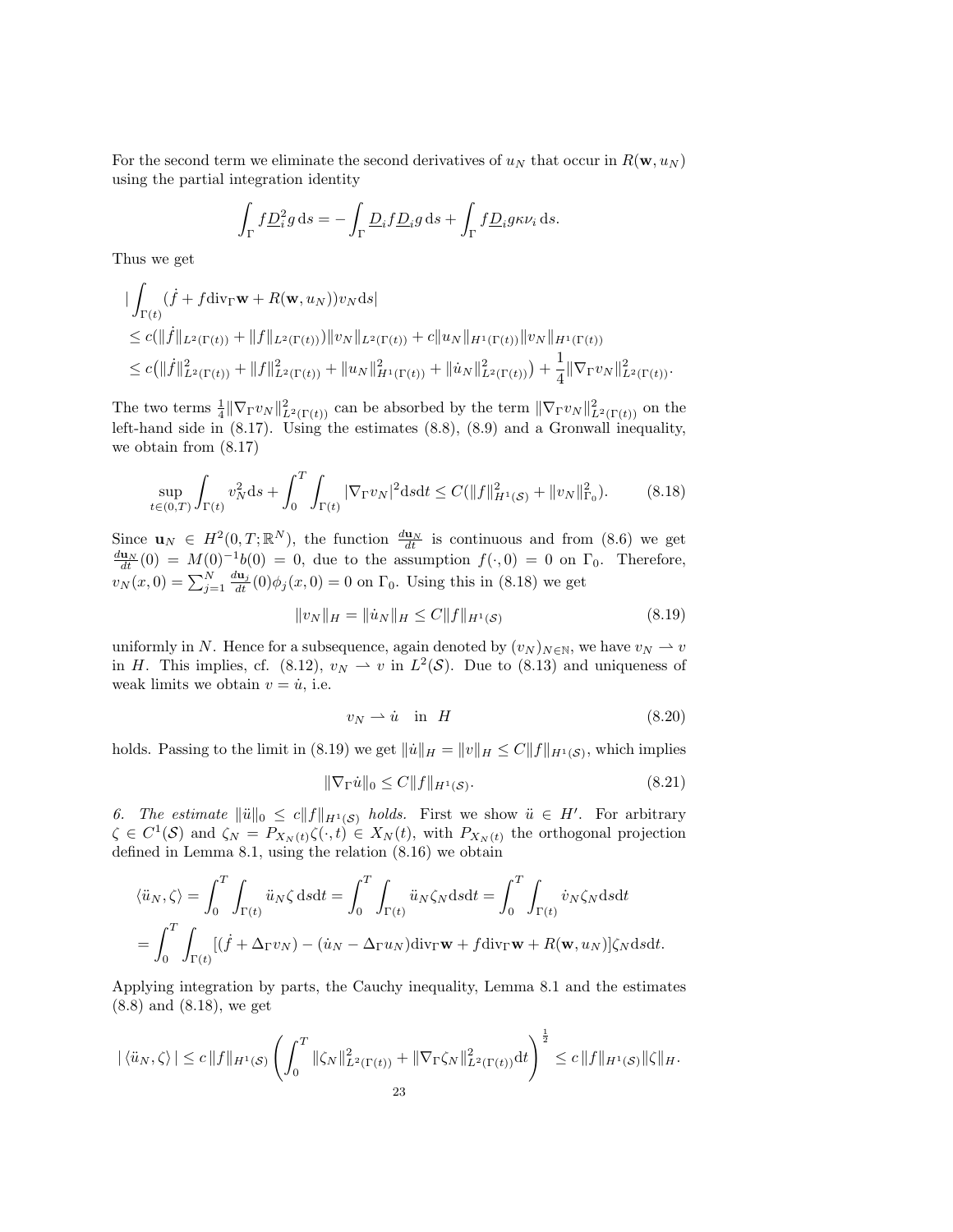Since  $C^1(\mathcal{S})$  is dense in H, we get  $\ddot{u}_N \in H'$  and  $\|\ddot{u}_N\|_{H'} \le c \|f\|_{H^1(\mathcal{S})}$ , uniformly in *N*. Take  $\zeta \in C_0^1(\mathcal{S})$ . Recall that  $\dot{u}_N \rightharpoonup \dot{u}$  in  $L^2(\mathcal{S})$ , cf. (8.13). Using this we get

$$
\langle \ddot{u}, \zeta \rangle := -\int_0^T \int_{\Gamma(t)} \dot{u}\dot{\zeta} + \dot{u}\zeta \text{div}_{\Gamma} \mathbf{w} \, \text{d}s \text{d}t = -\lim_{N \to \infty} \int_0^T \int_{\Gamma(t)} \dot{u}_N \dot{\zeta} + \dot{u}_N \zeta \text{div}_{\Gamma} \mathbf{w} \, \text{d}s \text{d}t
$$
\n
$$
= -\lim_{N \to \infty} \langle \ddot{u}_N, \zeta \rangle \le \sup_N \|\ddot{u}_N\|_{H'} \|\zeta\|_{H} \le c \|f\|_{H^1(\mathcal{S})} \|\zeta\|_{H}.
$$

Therefore,  $\ddot{u} \in H'$  and  $\|\ddot{u}\|_{H'} \le c \|f\|_{H^1(\mathcal{S})}$  and  $\ddot{u}_N \to \ddot{u}$  in  $H'$ . Thus, for  $v_N = \dot{u}_N$ ,  $v = \dot{u}$  we have, cf. (8.20),

$$
v_N \rightharpoonup v \quad \text{in} \quad H, \quad \dot{v}_N \rightharpoonup \dot{v} \quad \text{in} \quad H'. \tag{8.22}
$$

We take test function  $\psi(x,t) = t^j \phi_k(x,t)$  as in step 3. Using the relation (8.16), we get for  $N \geq k$ :

$$
\langle \dot{v}_N, \psi \rangle + (\nabla_{\Gamma} v_N, \nabla_{\Gamma} \psi)_0 = (\dot{f} + R(\mathbf{w}, u_N), \psi)_0 - [(\dot{u}_N, \psi \, \text{div}_{\Gamma} \mathbf{w})_0 + (\nabla_{\Gamma} u_N, \nabla_{\Gamma} (\psi \, \text{div}_{\Gamma}) \mathbf{w})_0 - (f, \psi \, \text{div}_{\Gamma} \mathbf{w})].
$$

For  $N \to \infty$ , due to  $u_N \to u$  in  $H^1(\mathcal{S})$ , we can replace  $u_N$  by u and since u is the solution of (8.1) the term between square brackets vanishes. Using the weak limit results in (8.22) and applying a density argument (as in step 3) we thus obtain

$$
\langle \dot{v}, \xi \rangle + (\nabla_{\Gamma} v, \nabla_{\Gamma} \xi)_0 = (\dot{f} + R(\mathbf{w}, u), \xi)_0 \quad \text{for all } \xi \in H.
$$

From  $v_N \rightharpoonup v$  in W, boundedness of the trace operator from W to  $L^2(\Gamma_0)$  we obtain  $v_N(\cdot,0) \rightharpoonup v(\cdot,0)$  in  $L^2(\Gamma_0)$ . Hence, due to  $v_N|_{\Gamma_0} = 0$  we obtain  $v|_{\Gamma_0} = 0$ . Therefore, for the function  $v := \dot{u}$ , we have  $v \in W_0$  is the weak solution of the surface parabolic equation (8.1) with the right hand side  $f^* = \dot{f} + R(\mathbf{w}, u)$  from  $L^2(\mathcal{S})$ . Hence we can apply the regularity result in (8.11) and get  $\dot{v} \in L^2(\mathcal{S})$ . Thus,  $\ddot{u} \in L^2(\mathcal{S})$  and  $\|\ddot{u}\|_0 \leq C \|f^*\|_0 \leq \|\dot{f}\|_0 + \left(\int_0^T \|u\|_{H^2(\Gamma(t))}^2 dt\right)^{\frac{1}{2}} \leq C \|f\|_{H^1(\mathcal{S})}.$  Finally note that from this estimate and the results in  $(7.3)$  and  $(8.21)$  we obtain the  $H^2$ -regularity estimate in (7.4).

9. Concluding remarks. We proved first and second order discretization error bounds for an Eulerian surface finite element method. The method is based on traces on the space-time manifold of standard bilinear space-time finite elements. To the best of our knowledge, this is the first Eulerian finite element method which is proved to be second order accurate for PDEs on evolving surfaces. Both the method and the analysis can easily be generalized to higher order finite elements. In the applications that we consider, we typically use bilinear finite elements, due to the fact that the approximation of the evolving surface causes an error ("geometric error") that is of the order  $h^2$ . Results of numerical experiments, which illustrate the second order convergence, are presented in [15, 26]. Numerical experiments indicate that the stabilization term ( $\sigma > 0$  in (3.6)) improves the discrete mass conservation of the method, but is not essential for stability or accuracy. Furthermore, numerical experiments also show that the condition (2.11) that we need in our analysis seems not to be critical for the performance of the method. Hence, maybe an error analysis that needs weaker assumptions can be developed. Another open problem is the derivation of rigorous error estimates for the case when the smooth space-time manifold  $\mathcal S$  is approximated, e.g., by a piecewise tetrahedral surface.